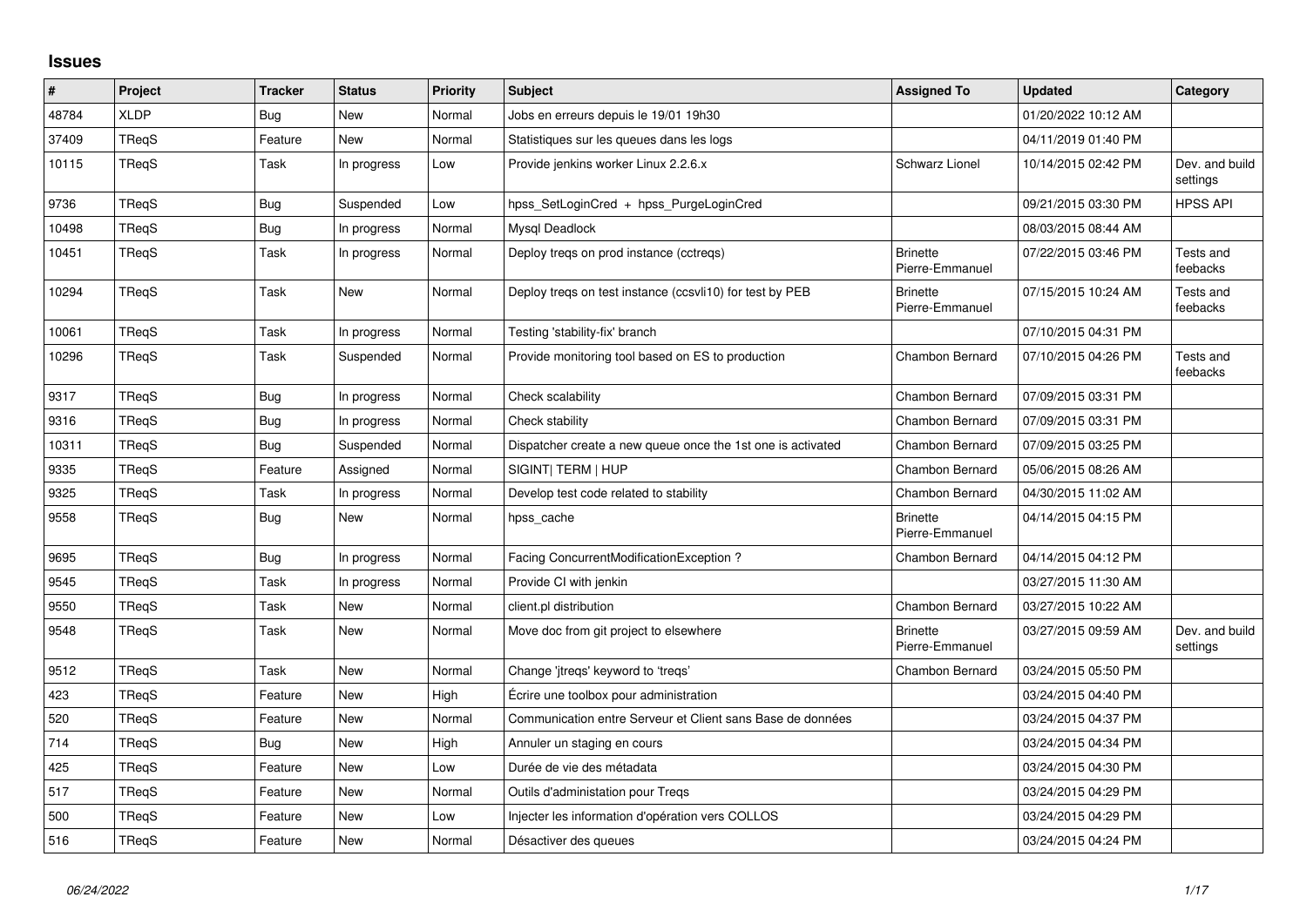| $\pmb{\#}$ | Project                 | <b>Tracker</b> | <b>Status</b> | <b>Priority</b> | <b>Subject</b>                                    | <b>Assigned To</b>                 | <b>Updated</b>      | Category   |
|------------|-------------------------|----------------|---------------|-----------------|---------------------------------------------------|------------------------------------|---------------------|------------|
| 1438       | TReqS                   | <b>Bug</b>     | Assigned      | Normal          | Verifier le status des queues dans treqs          | <b>Brinette</b><br>Pierre-Emmanuel | 03/24/2015 04:13 PM |            |
| 388        | TReqS                   | Feature        | New           | High            | Possibilités d'interactions avec le serveur TReqS |                                    | 03/24/2015 04:06 PM |            |
| 416        | TReqS                   | Feature        | In progress   | Normal          | État drainé pour TReqS                            |                                    | 03/24/2015 04:04 PM |            |
| 5780       | <b>Topology Manager</b> | <b>Bug</b>     | Feedback      | Normal          | reopening shared file                             | Grave Xavier                       | 01/25/2018 09:18 AM | Core TM    |
| 7736       | <b>Topology Manager</b> | <b>Bug</b>     | New           | High            | Generate electronic config files without GTS      | Legay Eric                         | 09/22/2014 05:12 PM | GUI        |
| 7644       | <b>Topology Manager</b> | <b>Bug</b>     | Suspended     | Urgent          | Compilation problem im main branch feature-gui    | Legay Eric                         | 07/04/2014 02:27 PM | Core TM    |
| 7587       | <b>Topology Manager</b> | <b>Bug</b>     | <b>New</b>    | High            | Replace an item                                   |                                    | 06/30/2014 05:42 PM |            |
| 7490       | <b>Topology Manager</b> | Bug            | New           | Normal          | Needed libp42.so.1                                |                                    | 06/19/2014 11:15 PM | Core TM    |
| 7486       | <b>Topology Manager</b> | Feature        | <b>New</b>    | Normal          | Modification of information                       |                                    | 06/19/2014 02:41 PM | <b>GUI</b> |
| 7483       | <b>Topology Manager</b> | Feature        | <b>New</b>    | Normal          | Protect modification                              |                                    | 06/19/2014 02:27 PM | <b>GUI</b> |
| 7072       | <b>Topology Manager</b> | Feature        | Feedback      | Normal          | name main detector                                | Michelagnoli<br>Caterina           | 05/12/2014 01:59 PM | GUI        |
| 7073       | <b>Topology Manager</b> | <b>Bug</b>     | New           | Normal          | Off on GTS tree                                   |                                    | 05/07/2014 04:55 PM | Core TM    |
| 7039       | <b>Topology Manager</b> | Support        | Feedback      | Normal          | Updating doc                                      | Legay Eric                         | 05/06/2014 01:32 PM | Core TM    |
| 7044       | <b>Topology Manager</b> | Task           | Feedback      | Normal          | Cleaning mysql stuff                              | Legay Eric                         | 05/06/2014 11:27 AM |            |
| 7046       | <b>Topology Manager</b> | <b>Bug</b>     | New           | Normal          | password hardcoded                                | Legay Eric                         | 05/06/2014 09:54 AM | Core TM    |
| 7041       | <b>Topology Manager</b> | Support        | <b>New</b>    | Normal          | Sub repositories                                  |                                    | 04/30/2014 03:52 PM |            |
| 7040       | <b>Topology Manager</b> | <b>Bug</b>     | New           | Normal          | Fixing configure                                  |                                    | 04/30/2014 03:46 PM | Core TM    |
| 7036       | <b>Topology Manager</b> | Feature        | <b>New</b>    | Normal          | Adding window to choose experiment                | Legay Eric                         | 04/30/2014 03:12 PM | GUI        |
| 7037       | <b>Topology Manager</b> | Feature        | New           | Normal          | Configuration file for TM                         |                                    | 04/30/2014 03:11 PM |            |
| 5725       | <b>Topology Manager</b> | Feature        | Assigned      | High            | propagation of OFF status to the GTS tree         | Ralet Damian                       | 01/10/2014 05:25 PM |            |
| 5719       | <b>Topology Manager</b> | Feature        | <b>New</b>    | Low             | Launching server easily                           | Dosme Nicolas                      | 01/09/2014 03:53 PM | Core TM    |
| 5757       | <b>Topology Manager</b> | Feature        | New           | Low             | Topology manager- error detection in mezzanine    |                                    | 01/07/2014 01:29 PM |            |
| 5726       | <b>Topology Manager</b> | Feature        | New           | Normal          | Display                                           |                                    | 01/06/2014 09:21 AM |            |
| 5729       | <b>Topology Manager</b> | Feature        | New           | Low             | Title in firefox                                  |                                    | 01/03/2014 06:58 PM |            |
| 8995       | SphereLib               | <b>Bug</b>     | New           | High            | python2.7-config                                  |                                    | 01/28/2015 04:21 PM |            |
| 1003       | SphereLib               | <b>Bug</b>     | New           | Normal          | ps detection                                      |                                    | 10/15/2010 01:51 PM |            |
| 959        | SphereLib               | Feature        | New           | Low             | intégrer ginp                                     |                                    | 10/06/2010 11:30 AM |            |
| 938        | SphereLib               | Bug            | New           | Low             | Construction icosahedron                          |                                    | 09/29/2010 11:32 AM |            |
| 890        | SphereLib               | Feature        | New           | Low             | spline with order $!= 3$                          |                                    | 09/06/2010 03:08 PM |            |
| 767        | SphereLib               | Task           | New           | Normal          | Mise au propre des include de la lib              |                                    | 06/16/2010 11:36 AM |            |
| 755        | SphereLib               | Feature        | <b>New</b>    | Normal          | Parallélisation de cat2mask                       |                                    | 06/14/2010 04:34 PM |            |
| 754        | SphereLib               | Feature        | New           | Normal          | Parallélisation de la routine apodize_mask        |                                    | 06/14/2010 04:33 PM |            |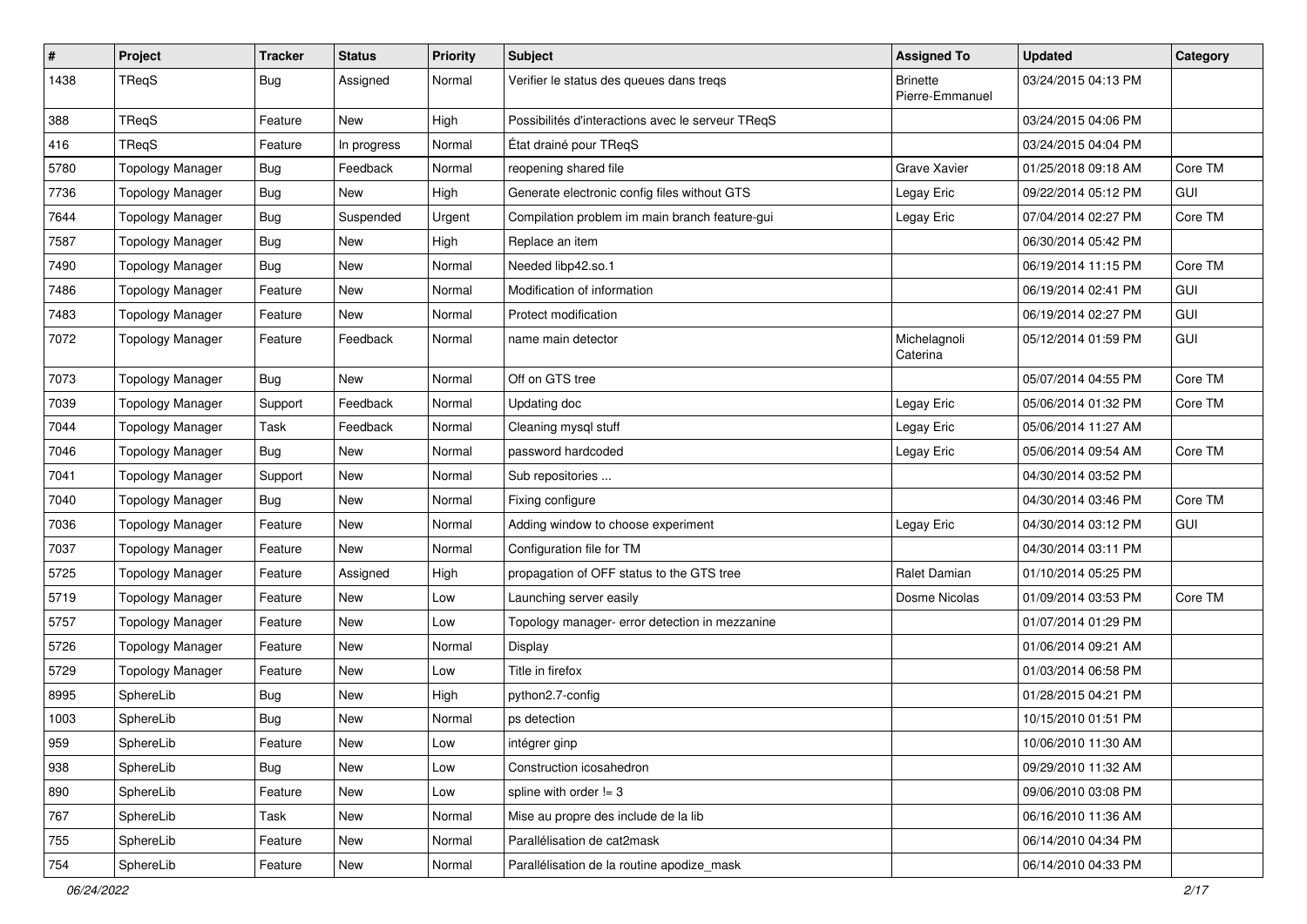| $\sharp$ | Project            | <b>Tracker</b> | <b>Status</b> | <b>Priority</b> | Subject                                                                | <b>Assigned To</b>  | <b>Updated</b>      | Category  |
|----------|--------------------|----------------|---------------|-----------------|------------------------------------------------------------------------|---------------------|---------------------|-----------|
| 742      | SphereLib          | Task           | New           | Normal          | Import des binaires fits                                               | Le Jeune Maude      | 06/09/2010 07:24 PM |           |
| 432      | Smurf              | <b>Bug</b>     | New           | High            | creation de fichiers vides                                             |                     | 04/23/2021 11:44 AM |           |
| 3673     | Smurf              | <b>Bug</b>     | Feedback      | Low             | gestion des options de smupdate                                        | Wernli Fabien       | 02/04/2013 11:13 AM |           |
| 1561     | Smurf              | <b>Bug</b>     | New           | Normal          | Smurf::RRD does not support "base"                                     |                     | 04/13/2011 05:00 PM |           |
| 202      | Smurf              | Feature        | New           | Low             | Smurf::DB::Getopt add fping to smelect                                 |                     | 10/21/2009 04:46 PM |           |
| 5212     | <b>SIMGRID</b>     | Task           | Assigned      | Normal          | Produce an example for MSG_storage covering all new<br>functionalities | Veyre Pierre        | 11/29/2013 02:54 PM |           |
| 5590     | <b>SIMGRID</b>     | Support        | Assigned      | Normal          | Create msg_storage_management group in DOXYGEN ?!                      | Veyre Pierre        | 11/29/2013 10:20 AM |           |
| 5267     | <b>SIMGRID</b>     | Task           | Assigned      | Normal          | IO Bench script                                                        |                     | 10/07/2013 12:08 AM |           |
| 5238     | <b>SIMGRID</b>     | Task           | Assigned      | Normal          | Change type parameter for storage_get_size functions                   | Veyre Pierre        | 10/04/2013 10:03 AM |           |
| 5237     | <b>SIMGRID</b>     | Task           | Assigned      | Normal          | Update ChangeLog before release                                        | Veyre Pierre        | 10/03/2013 10:48 PM |           |
| 5217     | <b>SIMGRID</b>     | Task           | Assigned      | Normal          | Modify msg_file_t implementation                                       | Veyre Pierre        | 10/03/2013 03:45 PM |           |
| 5213     | <b>SIMGRID</b>     | Task           | Assigned      | Normal          | SIMDAG_storage                                                         | Veyre Pierre        | 10/03/2013 11:49 AM |           |
| 5211     | <b>SIMGRID</b>     | Task           | Assigned      | Normal          | MSG STORAGE functions documentation                                    | Veyre Pierre        | 10/03/2013 11:46 AM |           |
| 5210     | <b>SIMGRID</b>     | Task           | Assigned      | Normal          | Implement Lua bindings for MSG STORAGE functions                       | Veyre Pierre        | 10/03/2013 11:45 AM |           |
| 5209     | <b>SIMGRID</b>     | Task           | Assigned      | Normal          | Java bindings for MSG_STORAGE                                          | Veyre Pierre        | 10/03/2013 11:44 AM |           |
| 5208     | <b>SIMGRID</b>     | Task           | Assigned      | Normal          | Function prototypes                                                    | Veyre Pierre        | 10/03/2013 11:42 AM |           |
| 8645     | ROD-DASHBOARD      | Feature        | In progress   | Normal          | ROD dashboard: only verify when closing ticket                         |                     | 04/21/2021 12:52 PM | Dashboard |
| 351      | RIsngCons          | <b>Bug</b>     | New           | Urgent          | Refresh only on action                                                 | <b>Puel Mattieu</b> | 04/08/2016 04:07 PM |           |
| 187      | RIsngCons          | Feature        | New           | Low             | Abort limit/delete/ack                                                 | <b>Puel Mattieu</b> | 10/07/2009 01:08 PM |           |
| 186      | RIsngCons          | Feature        | New           | Normal          | Flood limit                                                            | <b>Puel Mattieu</b> | 10/07/2009 01:07 PM |           |
| 93       | RIsngCons          | Feature        | New           | Low             | Touche pour forcer le renouvellement de cache                          |                     | 03/31/2009 10:16 AM |           |
| 87       | RIsngCons          | Feature        | New           | Low             | Limiter la taille du cache                                             |                     | 03/30/2009 03:32 PM |           |
| 86       | RIsngCons          | Feature        | New           | Low             | Tris dynamiques                                                        |                     | 03/30/2009 03:31 PM |           |
| 5202     | <b>RENOIR</b> chat | Task           | New           | Low             | Calibrating with style: Gaia self-calibration                          | Zoubian Julien      | 10/03/2013 04:57 AM |           |
| 5201     | <b>RENOIR</b> chat | Task           | New           | Low             | Julia: a fast dynamic language for technical computing                 | Zoubian Julien      | 10/03/2013 02:40 AM |           |
| 5200     | RENOIR chat        | Task           | New           | Low             | Topcat version 4                                                       | Zoubian Julien      | 10/03/2013 01:09 AM |           |
| 5199     | RENOIR chat        | Task           | New           | Low             | lpython notebook                                                       | Zoubian Julien      | 10/03/2013 12:59 AM |           |
| 5198     | RENOIR chat        | Task           | <b>New</b>    | Low             | Laboratory for visual learning (LVL)                                   | Zoubian Julien      | 10/03/2013 12:56 AM |           |
| 4788     | RENOIR chat        | Task           | New           | Low             | Nemo3 / SuperNemo experiments                                          |                     | 07/09/2013 06:26 PM |           |
| 49152    | PyROS              | Task           | New           | Normal          | RUN/EXEC - Start & Stop software (et Agents)                           |                     | 05/24/2022 02:55 PM |           |
| 49149    | PyROS              | Task           | New           | High            | SCRIPT RUN (PYROS/pyros.py) (uniquement pour la partie<br>execution)   |                     | 05/24/2022 02:55 PM |           |
| 45480    | PyROS              | Feature        | New           | High            | **** D1 - System Security & Control                                    |                     | 05/24/2022 02:55 PM |           |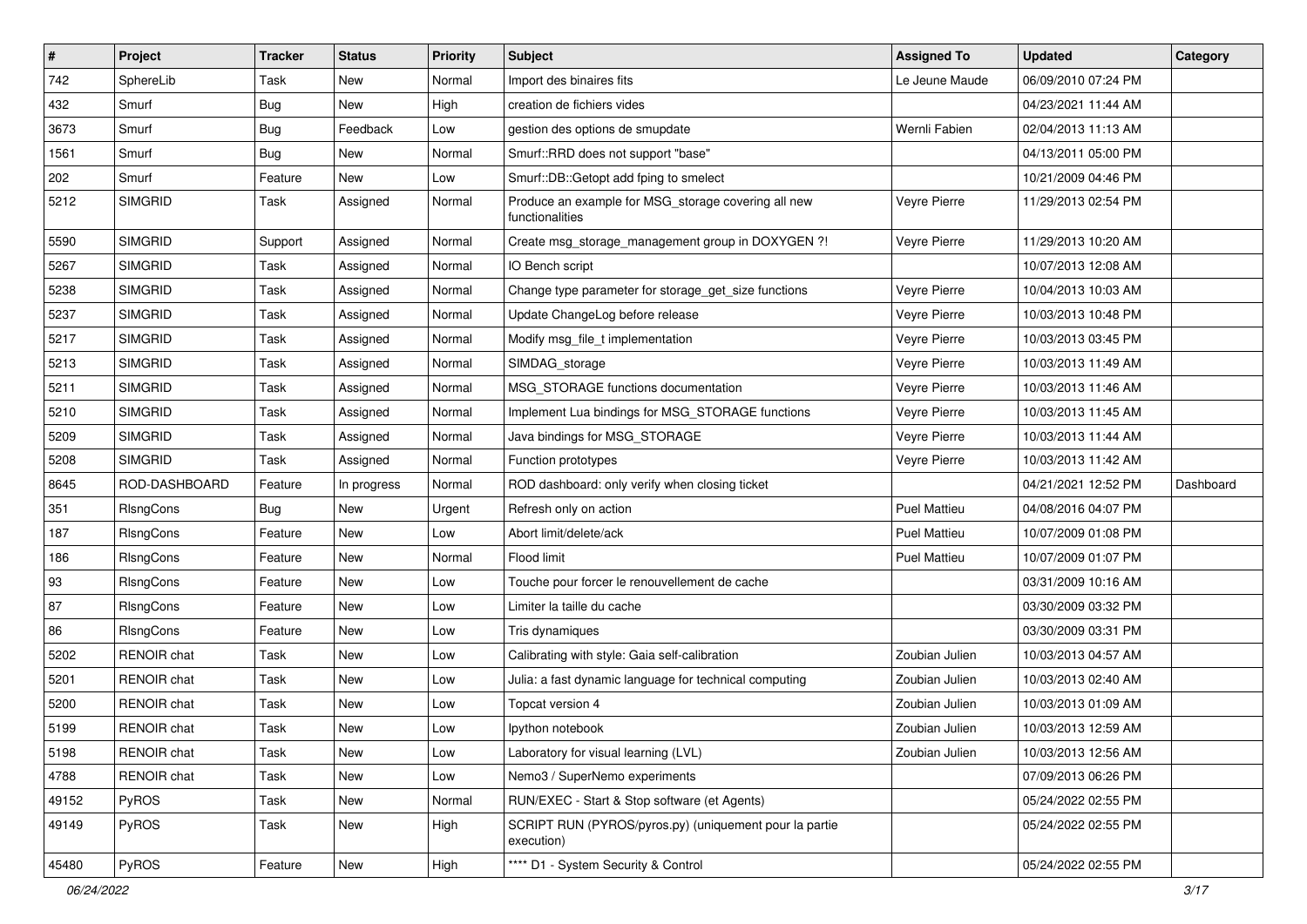| $\vert$ # | Project      | <b>Tracker</b> | <b>Status</b> | <b>Priority</b> | Subject                                                                                                                          | <b>Assigned To</b> | <b>Updated</b>      | Category |
|-----------|--------------|----------------|---------------|-----------------|----------------------------------------------------------------------------------------------------------------------------------|--------------------|---------------------|----------|
| 44658     | PyROS        | Feature        | New           | High            | *** SF15 - SST - START&STOP - System Startup (launch),<br>monitoring, and Shutdown                                               |                    | 05/24/2022 02:55 PM |          |
| 45007     | PyROS        | Task           | In progress   | Normal          | Le système doit pouvoir démarrer et s'organiser automatiquement à<br>partir de la configuration de l'observatoire                | Koralewski Alexis  | 05/24/2022 02:54 PM |          |
| 44159     | PyROS        | Feature        | New           | Normal          | *** SF03 - ENV - Environment Monitoring (int/ext, observatory &<br>weather)                                                      |                    | 05/05/2022 09:54 AM |          |
| 44907     | PyROS        | Task           | <b>New</b>    | Normal          | Show Weather & Observatory monitored data (in a convenient way)                                                                  |                    | 05/05/2022 09:53 AM |          |
| 49994     | PyROS        | Task           | In progress   | Normal          | SP export (list & 1)                                                                                                             | Koralewski Alexis  | 03/29/2022 09:17 AM |          |
| 45481     | PyROS        | Feature        | New           | Normal          | **** D2 - Users & Programs                                                                                                       |                    | 03/29/2022 09:17 AM |          |
| 44892     | PyROS        | Task           | New           | Normal          | SPs view (list & 1)                                                                                                              |                    | 03/29/2022 09:17 AM |          |
| 44890     | PyROS        | Task           | New           | Normal          | SP CRUD                                                                                                                          |                    | 03/29/2022 09:17 AM |          |
| 44154     | PyROS        | Feature        | In progress   | Normal          | *** SF02 - SCP - Scientific Programs Management                                                                                  |                    | 03/29/2022 09:17 AM |          |
| 45550     | PyROS        | Task           | New           | Normal          | Users View & Export                                                                                                              | Koralewski Alexis  | 03/29/2022 09:14 AM |          |
| 44835     | PyROS        | Task           | <b>New</b>    | Normal          | (F01) CRUD (utilisateur)                                                                                                         |                    | 03/29/2022 09:14 AM |          |
| 44150     | PyROS        | Feature        | In progress   | Normal          | *** SF01 - USR - Users, Roles, and Authorizations Management                                                                     |                    | 03/29/2022 09:14 AM |          |
| 44721     | PyROS        | Feature        | New           | Normal          | *** GF4 - QUAL - Quality & Tests - High level tests (integration &<br>functional), plan tests, validation des exigences (qualif) |                    | 03/16/2022 04:55 PM |          |
| 45485     | PyROS        | Feature        | <b>New</b>    | High            | **** D0 - GENERAL, ADMINISTRATIVE & TECHNICAL                                                                                    |                    | 03/16/2022 04:53 PM |          |
| 49890     | PyROS        | Task           | <b>New</b>    | Normal          | Global Start & Stop (safe)                                                                                                       |                    | 03/16/2022 04:52 PM |          |
| 44659     | PyROS        | Feature        | New           | Normal          | *** GF3 - INFRA - Hardware, Operating System, Network, Security &<br>Safety                                                      |                    | 03/16/2022 04:51 PM |          |
| 49889     | PyROS        | Task           | <b>New</b>    | Normal          | Backup                                                                                                                           |                    | 03/16/2022 04:49 PM |          |
| 49888     | PyROS        | Task           | New           | Normal          | Firewall                                                                                                                         |                    | 03/16/2022 04:48 PM |          |
| 49887     | PyROS        | Task           | New           | Normal          | Hardware                                                                                                                         |                    | 03/16/2022 04:47 PM |          |
| 49886     | PyROS        | Task           | New           | Normal          | System watch (Nagios, )                                                                                                          |                    | 03/16/2022 04:47 PM |          |
| 49885     | <b>PyROS</b> | Task           | New           | Normal          | Network                                                                                                                          |                    | 03/16/2022 04:46 PM |          |
| 48279     | PyROS        | Task           | <b>New</b>    | Normal          | General LOGGING (fichiers texte, écran en mode debug)                                                                            |                    | 03/16/2022 04:45 PM |          |
| 45153     | PyROS        | Story          | New           | Normal          | REQ-051 Sécurité des systèmes informatique (SSI)                                                                                 |                    | 03/16/2022 04:44 PM |          |
| 45126     | PyROS        | Story          | New           | Normal          | REQ-048 sauvegarde des données brutes                                                                                            |                    | 03/16/2022 04:43 PM |          |
| 45154     | PyROS        | Story          | New           | Normal          | REQ-070 SSI_010 Spécifications techniques SSI                                                                                    |                    | 03/16/2022 04:42 PM |          |
| 45135     | PyROS        | Story          | New           | Normal          | REQ-050 SURETE_260 Système informatique (SSI)                                                                                    |                    | 03/16/2022 04:42 PM |          |
| 45130     | PyROS        | Story          | New           | Normal          | REQ-047 SURETE_240 Sauvegarde des données brutes                                                                                 |                    | 03/16/2022 04:42 PM |          |
| 45129     | PyROS        | Story          | New           | Normal          | REQ-046 SURETE_210 Arrêt du système en cas de condition<br>météorologiques défavorables                                          |                    | 03/16/2022 04:42 PM |          |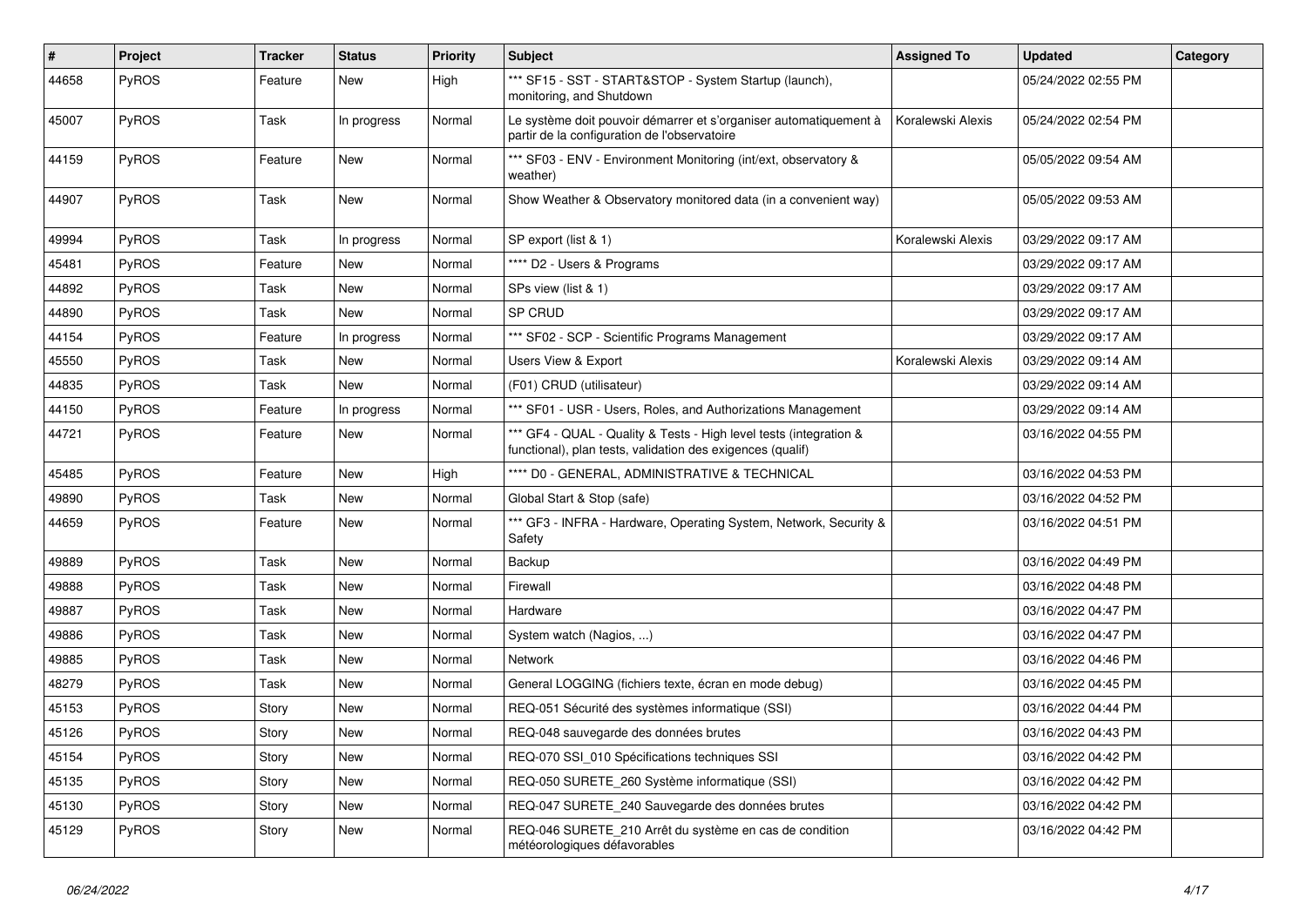| $\#$  | Project      | <b>Tracker</b> | <b>Status</b> | <b>Priority</b> | <b>Subject</b>                                                                                                     | <b>Assigned To</b> | <b>Updated</b>      | Category |
|-------|--------------|----------------|---------------|-----------------|--------------------------------------------------------------------------------------------------------------------|--------------------|---------------------|----------|
| 45128 | <b>PyROS</b> | Story          | New           | Normal          | REQ-045 SECURITE_200 Système d'alerte                                                                              |                    | 03/16/2022 04:42 PM |          |
| 45103 | <b>PyROS</b> | Story          | New           | Normal          | REQ-033 SURETE_050 Prise en compte de la météo                                                                     |                    | 03/16/2022 04:42 PM |          |
| 45101 | PyROS        | Story          | New           | Normal          | REQ-034 SURETE_080 Coupure électrique                                                                              |                    | 03/16/2022 04:42 PM |          |
| 45184 | PyROS        | Story          | New           | Normal          | REQ-111 Mise en sécurité automatique en cas de cyclone                                                             |                    | 03/16/2022 04:38 PM |          |
| 45183 | <b>PyROS</b> | Story          | New           | Normal          | REQ-110 Arrêt et redémarrage automatique en cas de coupure<br>électrique                                           |                    | 03/16/2022 04:38 PM |          |
| 45175 | <b>PyROS</b> | Story          | <b>New</b>    | Normal          | REQ-102 Surveillance et sécurisation de la BD                                                                      |                    | 03/16/2022 04:38 PM |          |
| 44814 | PyROS        | Story          | New           | Normal          | REQ-101 Logs                                                                                                       |                    | 03/16/2022 04:38 PM |          |
| 44811 | PyROS        | Story          | New           | Normal          | *** REQ-100 FROM CCTP TAROT-NC & MEETINGS                                                                          |                    | 03/16/2022 04:38 PM |          |
| 45131 | PyROS        | Story          | New           | Normal          | REQ-049 SURETE_250 Transfert des données                                                                           |                    | 03/16/2022 04:16 PM |          |
| 49878 | <b>PyROS</b> | Task           | New           | Normal          | SF02-SCP integration - Lancement auto de l'agent de gestion du SP<br>lifecycle                                     |                    | 03/16/2022 10:37 AM |          |
| 45483 | PyROS        | Feature        | New           | High            | **** D4 - Images production (L0)                                                                                   |                    | 03/16/2022 07:28 AM |          |
| 44163 | PyROS        | Feature        | New           | Normal          | *** SF09 - CMC - Command Control - Telescope & Instruments<br>Control & Monitoring (DeviceController, AgentDevice) |                    | 03/16/2022 07:28 AM |          |
| 49876 | PyROS        | Task           | New           | Normal          | Guitastro integration                                                                                              |                    | 03/16/2022 07:28 AM |          |
| 49875 | <b>PyROS</b> | Task           | New           | Normal          | (classic) Installation Guitastro & dependencies                                                                    |                    | 03/16/2022 07:27 AM |          |
| 48271 | PyROS        | Task           | New           | High            | CLASSIC installation (with venv)                                                                                   |                    | 03/16/2022 07:27 AM |          |
| 44168 | PyROS        | Task           | New           | High            | (GF2) INSTALL & DEPLOY                                                                                             |                    | 03/16/2022 07:27 AM |          |
| 44148 | PyROS        | Feature        | New           | High            | *** GF2 - INST - Config, Install, udpate, deploy (IRAP, CNES,<br>TAROT)                                            |                    | 03/16/2022 07:27 AM |          |
| 49874 | PyROS        | Task           | New           | Normal          | (docker) Installation Guitastro & dependencies                                                                     |                    | 03/16/2022 07:26 AM |          |
| 44170 | PyROS        | Task           | In progress   | High            | <b>DOCKER</b> installation                                                                                         | Koralewski Alexis  | 03/16/2022 07:24 AM |          |
| 49541 | PyROS        | Task           | New           | Normal          | API REST (scripting du website via script pyros api.py)                                                            | Koralewski Alexis  | 03/15/2022 11:26 PM |          |
| 44165 | PyROS        | Feature        | New           | Normal          | *** SF16 - DSH - General monitoring: Dashboard (website)                                                           |                    | 03/15/2022 11:26 PM |          |
| 45552 | PyROS        | Task           | New           | Normal          | General configuration integration                                                                                  |                    | 03/15/2022 11:15 PM |          |
| 49871 | <b>PyROS</b> | Task           | New           | Normal          | Config par défaut (à définir)                                                                                      |                    | 03/15/2022 11:11 PM |          |
| 49210 | PyROS        | Task           | New           | Normal          | <b>CONFIGURATION GENERALE</b>                                                                                      |                    | 03/15/2022 11:11 PM |          |
| 49870 | PyROS        | Task           | New           | Normal          | Config générale : logo, pagination, couleurs, options générales,<br>options par feature,                           |                    | 03/15/2022 11:11 PM |          |
| 49872 | PyROS        | Task           | New           | Normal          | Restauration de la config par défaut                                                                               |                    | 03/15/2022 11:10 PM |          |
| 49125 | PyROS        | Task           | New           | Normal          | SF05-SEQ integration                                                                                               |                    | 03/15/2022 11:03 PM |          |
| 44661 | PyROS        | Feature        | New           | Normal          | *** SF13 - IAF - Images Fetching (quicklook & download)                                                            |                    | 03/15/2022 04:49 PM |          |
| 44164 | PyROS        | Feature        | New           | Normal          | *** SF12 - IAN - Images Analysis (Triton)                                                                          |                    | 03/15/2022 04:48 PM |          |
| 44584 | PyROS        | Feature        | New           | Normal          | *** SF10 - CAL - Calibration (Dark/Bias/Flat)                                                                      |                    | 03/15/2022 04:48 PM |          |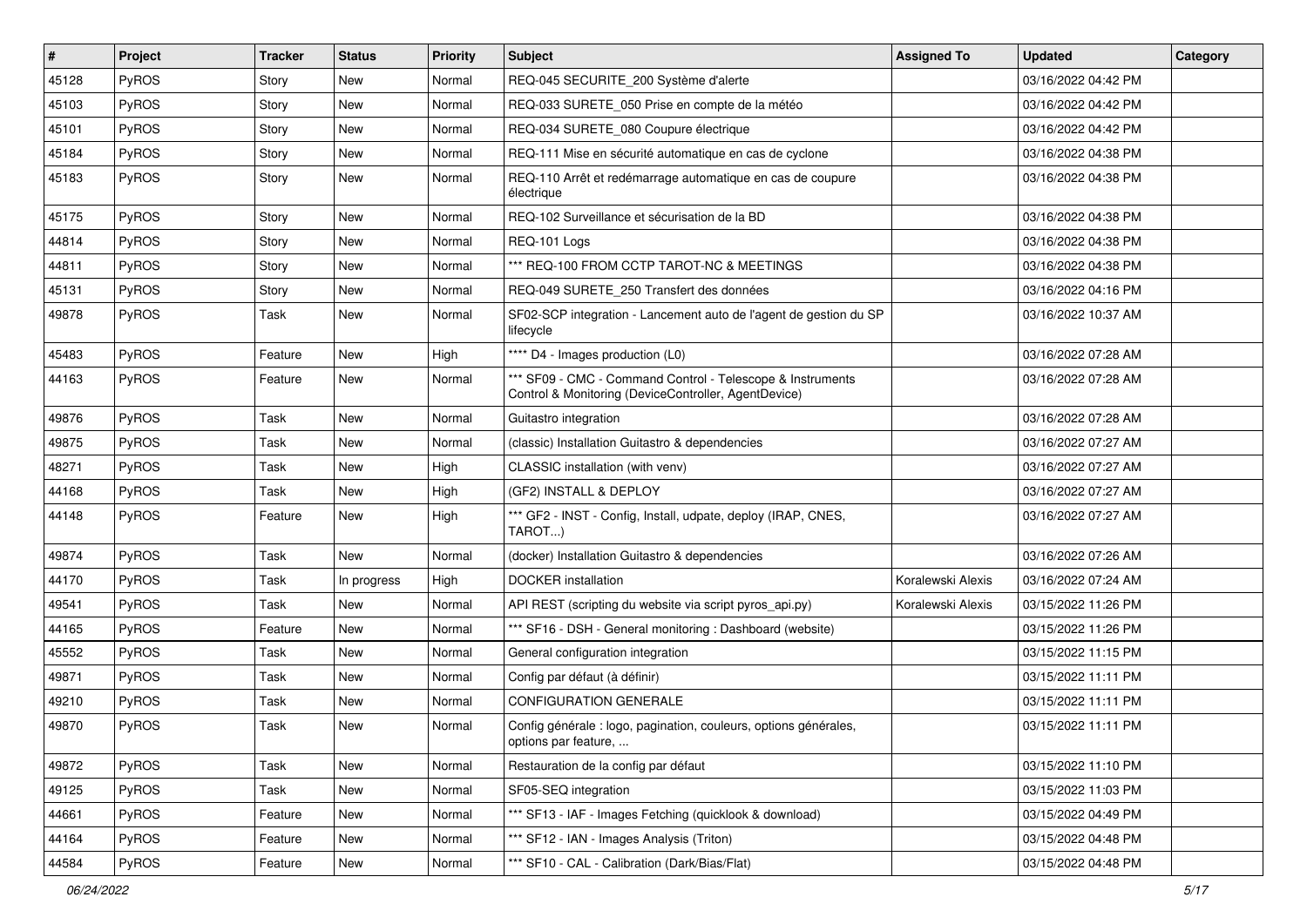| #     | Project      | Tracker | <b>Status</b> | <b>Priority</b> | Subject                                                                                                             | <b>Assigned To</b> | <b>Updated</b>      | Category |
|-------|--------------|---------|---------------|-----------------|---------------------------------------------------------------------------------------------------------------------|--------------------|---------------------|----------|
| 44162 | PyROS        | Feature | <b>New</b>    | High            | *** SF08 - EXE (SOX) - Observation Sequence (SO) eXecution                                                          |                    | 03/15/2022 04:46 PM |          |
| 44160 | PyROS        | Feature | New           | Normal          | *** SF07 - PLN - Observation Sequences Planning & Scheduling                                                        |                    | 03/15/2022 04:46 PM |          |
| 44158 | PyROS        | Feature | New           | Normal          | *** SF06 - ALR - Alerts Management                                                                                  |                    | 03/15/2022 04:46 PM |          |
| 44161 | PyROS        | Feature | New           | High            | *** SF04 - SPV - System Coordination & Supervision : Majordome<br>(Conducting) (head)                               |                    | 03/15/2022 04:45 PM |          |
| 44514 | PyROS        | Feature | New           | Normal          | *** SF11 - IPC - Images Processing (Grenouille)                                                                     | Klotz Alain        | 03/15/2022 04:44 PM |          |
| 44343 | PyROS        | Task    | In progress   | High            | DOC TECHNIQUE (API) - Mettre en place une doc technique<br>générée automatiquement à partir du code source (Sphinx) | Pallier Etienne    | 03/04/2022 11:57 AM |          |
| 44166 | PyROS        | Task    | New           | High            | (GF1) DOCUMENTATION                                                                                                 |                    | 03/04/2022 11:57 AM |          |
| 44389 | PyROS        | Task    | New           | High            | (GF1) PROJECT MANAGEMENT (REDMINE FORGE) : Features,<br>tasks, gantt, kanban                                        |                    | 03/04/2022 11:56 AM |          |
| 49546 | PyROS        | Task    | In progress   | Normal          | Documentation (pyros_api)                                                                                           | Koralewski Alexis  | 02/24/2022 02:33 PM |          |
| 49545 | PyROS        | Task    | In progress   | Normal          | Script development (pyros_api)                                                                                      | Koralewski Alexis  | 02/24/2022 02:33 PM |          |
| 49543 | <b>PyROS</b> | Task    | New           | Normal          | Users View (list & 1)                                                                                               |                    | 02/23/2022 06:06 PM |          |
| 48270 | PyROS        | Task    | New           | Normal          | SCRIPT INSTALL/UPDATE (PYROS/pyros.py) (uniquement pour la<br>partie install & update)                              |                    | 02/23/2022 05:57 PM |          |
| 49250 | PyROS        | Task    | <b>New</b>    | Normal          | <b>CREATE/UPDATE Sequence</b>                                                                                       |                    | 02/23/2022 12:02 PM |          |
| 44932 | PyROS        | Task    | New           | Normal          | CREATE a Sequence (must be attached to a valid SP)                                                                  |                    | 02/23/2022 12:02 PM |          |
| 49258 | PyROS        | Task    | In progress   | Normal          | from IMPORT (upload) Seq (from yaml file)                                                                           | Koralewski Alexis  | 02/23/2022 12:02 PM |          |
| 48259 | PyROS        | Task    | In progress   | Normal          | EXPORT (Download) as a text file (YAML)                                                                             | Koralewski Alexis  | 02/23/2022 10:45 AM |          |
| 47447 | PyROS        | Task    | <b>New</b>    | Normal          | (F05) ACTIONS (CRUD), VIEWS, and AUTHORIZATIONS                                                                     |                    | 02/23/2022 10:45 AM |          |
| 44153 | PyROS        | Feature | New           | Normal          | *** SF05 - SEQ - Observation Sequences Management                                                                   | Koralewski Alexis  | 02/23/2022 10:45 AM |          |
| 45181 | PyROS        | Story   | <b>New</b>    | Normal          | REQ-108 Pouvoir déposer dans différents systèmes de<br>coordonnées                                                  |                    | 02/22/2022 04:38 PM |          |
| 44930 | PyROS        | Task    | <b>New</b>    | Normal          | (F05) TESTS & REQUIREMENTS to validate this feature                                                                 | Koralewski Alexis  | 02/22/2022 03:01 PM |          |
| 45482 | PyROS        | Feature | New           | High            | **** D3 - Sequences submission & plannig                                                                            |                    | 02/22/2022 03:01 PM |          |
| 49251 | PyROS        | Task    | <b>New</b>    | Normal          | Test                                                                                                                | Koralewski Alexis  | 02/22/2022 02:59 PM |          |
| 44940 | PyROS        | Task    | In progress   | Normal          | <b>UPDATE a Sequence</b>                                                                                            | Koralewski Alexis  | 02/22/2022 02:59 PM |          |
| 49478 | PyROS        | Task    | New           | Normal          | Test                                                                                                                | Koralewski Alexis  | 02/22/2022 12:25 PM |          |
| 48250 | PyROS        | Task    | In progress   | Normal          | <b>DELETE</b>                                                                                                       | Koralewski Alexis  | 02/21/2022 03:38 PM |          |
| 49253 | PyROS        | Task    | New           | Normal          | READ 1 & list                                                                                                       |                    | 02/21/2022 03:21 PM |          |
| 49272 | PyROS        | Task    | In progress   | Normal          | Tooltips                                                                                                            | Koralewski Alexis  | 02/17/2022 01:59 PM |          |
| 49252 | PyROS        | Task    | New           | Normal          | WEB FORM                                                                                                            |                    | 02/17/2022 01:59 PM |          |
| 49262 | PyROS        | Task    | In progress   | Normal          | Sequence Validation                                                                                                 |                    | 02/03/2022 02:50 PM |          |
| 49162 | PyROS        | Task    | New           | Normal          | Check sequence validity                                                                                             | Klotz Alain        | 02/03/2022 10:23 AM |          |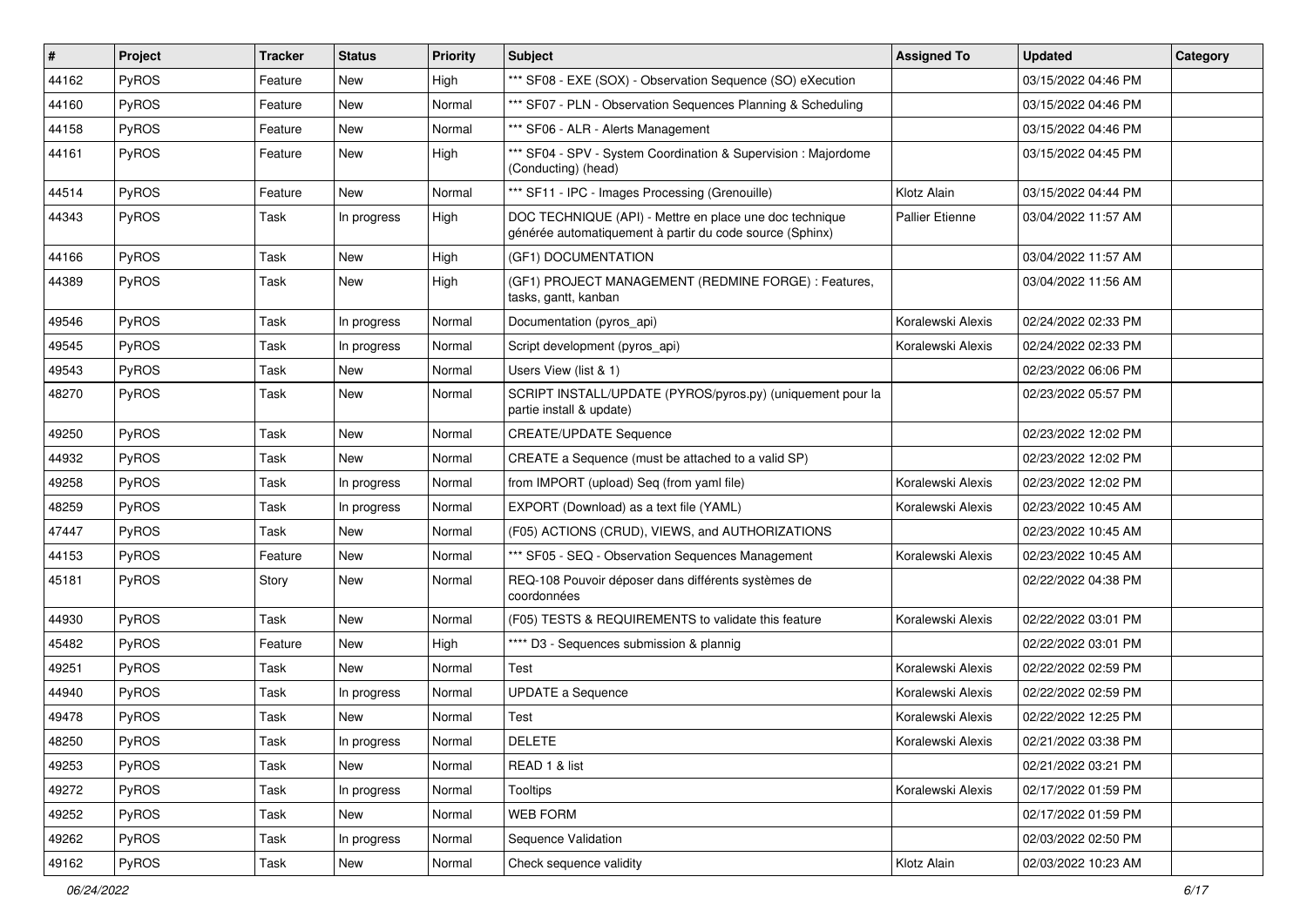| ∦     | Project      | <b>Tracker</b> | <b>Status</b> | <b>Priority</b> | Subject                                                                                                                               | <b>Assigned To</b> | <b>Updated</b>      | Category  |
|-------|--------------|----------------|---------------|-----------------|---------------------------------------------------------------------------------------------------------------------------------------|--------------------|---------------------|-----------|
| 44939 | <b>PyROS</b> | Task           | <b>New</b>    | Normal          | SUBMIT a Seq to planning (status => "submitted")                                                                                      | Koralewski Alexis  | 02/03/2022 10:23 AM |           |
| 44928 | PyROS        | Task           | <b>New</b>    | Normal          | (F05) ENTITIES definition (doc spec) & implementation (DB)                                                                            | Koralewski Alexis  | 02/03/2022 10:13 AM |           |
| 44945 | <b>PyROS</b> | Task           | New           | Normal          | (READ 1) Sequence detailed view                                                                                                       |                    | 02/03/2022 09:45 AM |           |
| 49249 | <b>PyROS</b> | Task           | In progress   | Normal          | General Menu for this feature                                                                                                         |                    | 02/03/2022 09:39 AM |           |
| 44947 | <b>PyROS</b> | Task           | In progress   | Normal          | Sequence                                                                                                                              | Koralewski Alexis  | 02/03/2022 09:35 AM |           |
| 49247 | PyROS        | Task           | <b>New</b>    | Normal          | State diagram (doc)                                                                                                                   |                    | 02/03/2022 09:34 AM |           |
| 49246 | <b>PyROS</b> | Task           | <b>New</b>    | Normal          | Sequence Lifecycle (status)                                                                                                           |                    | 02/03/2022 09:34 AM |           |
| 49137 | <b>PyROS</b> | Task           | <b>New</b>    | Normal          | Integration Guitastro lib                                                                                                             | Klotz Alain        | 02/02/2022 03:27 PM |           |
| 49228 | <b>PyROS</b> | Task           | In progress   | Normal          | Correction de l'orientation de l'image (est à gauche, nord en haut)                                                                   | Klotz Alain        | 02/02/2022 02:56 PM |           |
| 49226 | <b>PyROS</b> | Task           | In progress   | Normal          | Correction de l'image par le flat                                                                                                     | Klotz Alain        | 02/02/2022 02:56 PM |           |
| 49225 | PyROS        | Task           | In progress   | Normal          | Correction de l'image par le dark (+ bias)                                                                                            | Klotz Alain        | 02/02/2022 02:56 PM |           |
| 49214 | <b>PyROS</b> | Task           | In progress   | Normal          | 2 - (L1a) - Pré-traitement de chaque image (dans l'ordre) (fits RAW<br>=> fits CAL)                                                   | Klotz Alain        | 02/02/2022 02:42 PM |           |
| 49213 | <b>PyROS</b> | Task           | In progress   | Normal          | 1 - (L0) - Récupération et organisation des images L0 (RAW fits)                                                                      | Klotz Alain        | 02/02/2022 02:42 PM |           |
| 49223 | <b>PyROS</b> | Task           | In progress   | Normal          | Groupes                                                                                                                               | Klotz Alain        | 02/02/2022 02:38 PM |           |
| 49222 | <b>PyROS</b> | Task           | In progress   | Normal          | Traitement d'un groupe d'images : début et fin de groupe                                                                              | Klotz Alain        | 02/02/2022 02:38 PM |           |
| 49221 | <b>PyROS</b> | Task           | In progress   | Normal          | Recup metadata de l'image (dans la BD)                                                                                                | Klotz Alain        | 02/02/2022 02:38 PM |           |
| 49220 | <b>PyROS</b> | Task           | In progress   | Normal          | Récup en-tête                                                                                                                         | Klotz Alain        | 02/02/2022 02:38 PM |           |
| 49219 | <b>PyROS</b> | Task           | In progress   | Normal          | Nouvelle image                                                                                                                        | Klotz Alain        | 02/02/2022 02:38 PM |           |
| 49218 | <b>PyROS</b> | Task           | In progress   | Normal          | Détection des nouvelles images produites (système asynchrone sur<br>l'acquisition)                                                    | Klotz Alain        | 02/02/2022 02:38 PM |           |
| 49217 | <b>PyROS</b> | Task           | <b>New</b>    | Normal          | 5 - (L2) Critères de qualité d'image (+ json QUAL)                                                                                    | Klotz Alain        | 02/02/2022 02:37 PM |           |
| 49216 | <b>PyROS</b> | Task           | <b>New</b>    | Normal          | 4 - (L1c) - Combinaison d'images                                                                                                      | Klotz Alain        | 02/02/2022 02:36 PM |           |
| 49215 | <b>PyROS</b> | Task           | In progress   | Normal          | 3 - (L1b) - Reconnaissance du champ (lien entre pixels et coord<br>célestes) (+ json CATA)                                            | Klotz Alain        | 02/02/2022 02:36 PM |           |
| 45484 | <b>PyROS</b> | Feature        | <b>New</b>    | Normal          | **** D5 - Images management (L1-L2)                                                                                                   |                    | 02/02/2022 02:36 PM |           |
| 49227 | PyROS        | Task           | <b>New</b>    | Normal          | Corrections cosmétiques (de pixels)                                                                                                   | Klotz Alain        | 02/02/2022 02:19 PM |           |
| 49224 | <b>PyROS</b> | Task           | <b>New</b>    | Normal          | Choisir le bias, le flat, et le dark (en fn des metadata)                                                                             | Klotz Alain        | 02/02/2022 02:19 PM |           |
| 44388 | <b>PyROS</b> | Task           | <b>New</b>    | High            | (GF2) SOURCE CODE MANAGEMENT (GITLAB)                                                                                                 |                    | 02/02/2022 12:28 PM | Evolution |
| 44393 | <b>PyROS</b> | Task           | <b>New</b>    | Normal          | Back Office (Administration) - Site django admin                                                                                      | Koralewski Alexis  | 02/02/2022 12:07 PM |           |
| 49157 | <b>PyROS</b> | Task           | <b>New</b>    | Normal          | Super Super Agent qui surveille l'ensemble des super agents sur<br>chaque noeud (?)                                                   |                    | 01/31/2022 12:12 PM |           |
| 49156 | <b>PyROS</b> | Task           | <b>New</b>    | Normal          | Super Agent qui démarre et stoppe les autres agents, et surveille<br>leur bonne santé (les relance si besoin) => sur chaque noeud (?) |                    | 01/31/2022 12:12 PM |           |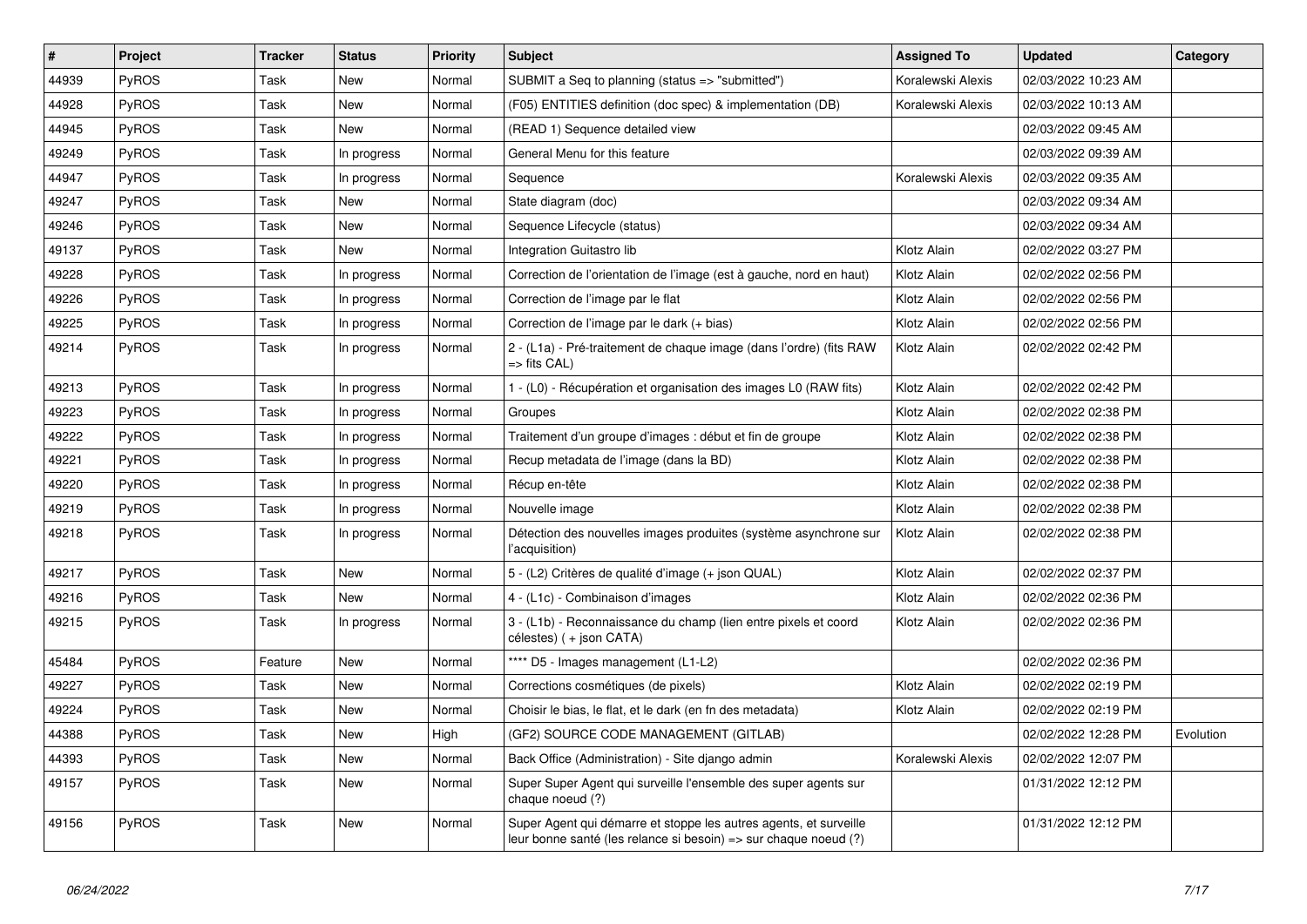| $\vert$ # | Project      | <b>Tracker</b> | <b>Status</b> | <b>Priority</b> | <b>Subject</b>                                                                                                                                       | <b>Assigned To</b>     | <b>Updated</b>      | Category  |
|-----------|--------------|----------------|---------------|-----------------|------------------------------------------------------------------------------------------------------------------------------------------------------|------------------------|---------------------|-----------|
| 49155     | PyROS        | Task           | New           | Normal          | Architecture décentralisée en plusieurs noeuds (communication via<br>BD)                                                                             |                        | 01/31/2022 12:09 PM |           |
| 49151     | PyROS        | Task           | <b>New</b>    | Normal          | Script central (pyros.py)                                                                                                                            |                        | 01/31/2022 11:36 AM |           |
| 49150     | PyROS        | Task           | New           | High            | Ajout du script PYROS wrapper sur pyros.py pour gérer proprement<br>tous les contextes d'appel                                                       | <b>Pallier Etienne</b> | 01/31/2022 11:36 AM | Evolution |
| 47428     | <b>PyROS</b> | Task           | New           | Normal          | PK2 (2022-06) - Présentations + RA + Doc LIVRABLES                                                                                                   |                        | 01/31/2022 11:34 AM |           |
| 45790     | PyROS        | Task           | <b>New</b>    | Normal          | PK1 (2022-01) - Présentations + RA + Doc LIVRABLES                                                                                                   |                        | 01/31/2022 11:33 AM |           |
| 45781     | PyROS        | Task           | In progress   | Normal          | Documentation et Présentations pour les PA et PK CNES                                                                                                |                        | 01/31/2022 11:32 AM |           |
| 44151     | PyROS        | Feature        | New           | High            | *** GF1 - PROJ - Project management, documentation, formation<br>des utilisateurs, interfaces, plan de justification de la définition                |                        | 01/31/2022 11:32 AM |           |
| 47439     | PyROS        | Task           | New           | Normal          | PA et PK CNES                                                                                                                                        |                        | 01/31/2022 11:29 AM |           |
| 46781     | PyROS        | Task           | New           | Normal          | (F02) EXIGENCES satisfaites (+ tests mis à jour)                                                                                                     |                        | 01/29/2022 01:27 AM |           |
| 47388     | PyROS        | Task           | <b>New</b>    | High            | (F14) ENTITIES - definition & implementation - CONFIG FILES                                                                                          |                        | 01/29/2022 01:25 AM |           |
| 45004     | PyROS        | Task           | New           | High            | MAIN CONFIG FILE - Décrire dans un fichier texte la configuration<br>complète d'une UNIT (monture) et tous ses composants et<br>instruments associés |                        | 01/29/2022 01:25 AM |           |
| 46788     | PyROS        | Task           | New           | Normal          | (F14) EXIGENCES satisfaites (+ tests mis à jour)                                                                                                     |                        | 01/29/2022 01:24 AM |           |
| 44172     | PyROS        | Feature        | <b>New</b>    | High            | *** SF14 - OCF - Observatory Unit & Site Configuration                                                                                               |                        | 01/29/2022 01:24 AM |           |
| 47387     | PyROS        | Task           | New           | Normal          | (F14) CRUD config                                                                                                                                    |                        | 01/29/2022 01:24 AM |           |
| 45005     | PyROS        | Task           | In progress   | Normal          | CRUD - (R)EAD config                                                                                                                                 | Koralewski Alexis      | 01/29/2022 01:24 AM |           |
| 45748     | PyROS        | Task           | <b>New</b>    | Normal          | Définir Accesseurs (getX())                                                                                                                          |                        | 01/29/2022 01:21 AM |           |
| 48278     | <b>PyROS</b> | Task           | New           | High            | AGENT général (dont dépendent tous les agents et AgentDevices)                                                                                       |                        | 01/29/2022 01:05 AM |           |
| 45040     | PyROS        | Task           | <b>New</b>    | High            | NEW Agent v2 basé sur new config yaml (base pour F09)                                                                                                | <b>Pallier Etienne</b> | 01/29/2022 01:04 AM |           |
| 49136     | PyROS        | Task           | New           | Normal          | GF04-SECU - Logging integration                                                                                                                      |                        | 01/29/2022 12:54 AM |           |
| 49134     | PyROS        | Task           | <b>New</b>    | Normal          | SF14-OBC integration                                                                                                                                 |                        | 01/29/2022 12:52 AM |           |
| 49123     | PyROS        | Task           | New           | Normal          | SF03-ENV integration                                                                                                                                 |                        | 01/29/2022 12:50 AM |           |
| 49122     | <b>PyROS</b> | Task           | New           | Normal          | SF02-SCP integration                                                                                                                                 |                        | 01/29/2022 12:50 AM |           |
| 49121     | PyROS        | Task           | New           | Normal          | SF01-USR integration                                                                                                                                 |                        | 01/29/2022 12:50 AM |           |
| 49120     | PyROS        | Task           | New           | Normal          | General Design (structure, design, responsive, CSS)                                                                                                  |                        | 01/29/2022 12:50 AM |           |
| 49132     | PyROS        | Task           | New           | Normal          | SF12-IAN integration                                                                                                                                 |                        | 01/29/2022 12:48 AM |           |
| 49135     | PyROS        | Task           | New           | Normal          | SF15-SST integration                                                                                                                                 |                        | 01/29/2022 12:48 AM |           |
| 49133     | PyROS        | Task           | New           | Normal          | SF13-IAF integration                                                                                                                                 |                        | 01/29/2022 12:47 AM |           |
| 49131     | PyROS        | Task           | New           | Normal          | SF11-IPC integration                                                                                                                                 |                        | 01/29/2022 12:46 AM |           |
| 49130     | PyROS        | Task           | New           | Normal          | SF10-CAL integration                                                                                                                                 |                        | 01/29/2022 12:46 AM |           |
| 49129     | PyROS        | Task           | New           | Normal          | SF09-CMC integration                                                                                                                                 |                        | 01/29/2022 12:46 AM |           |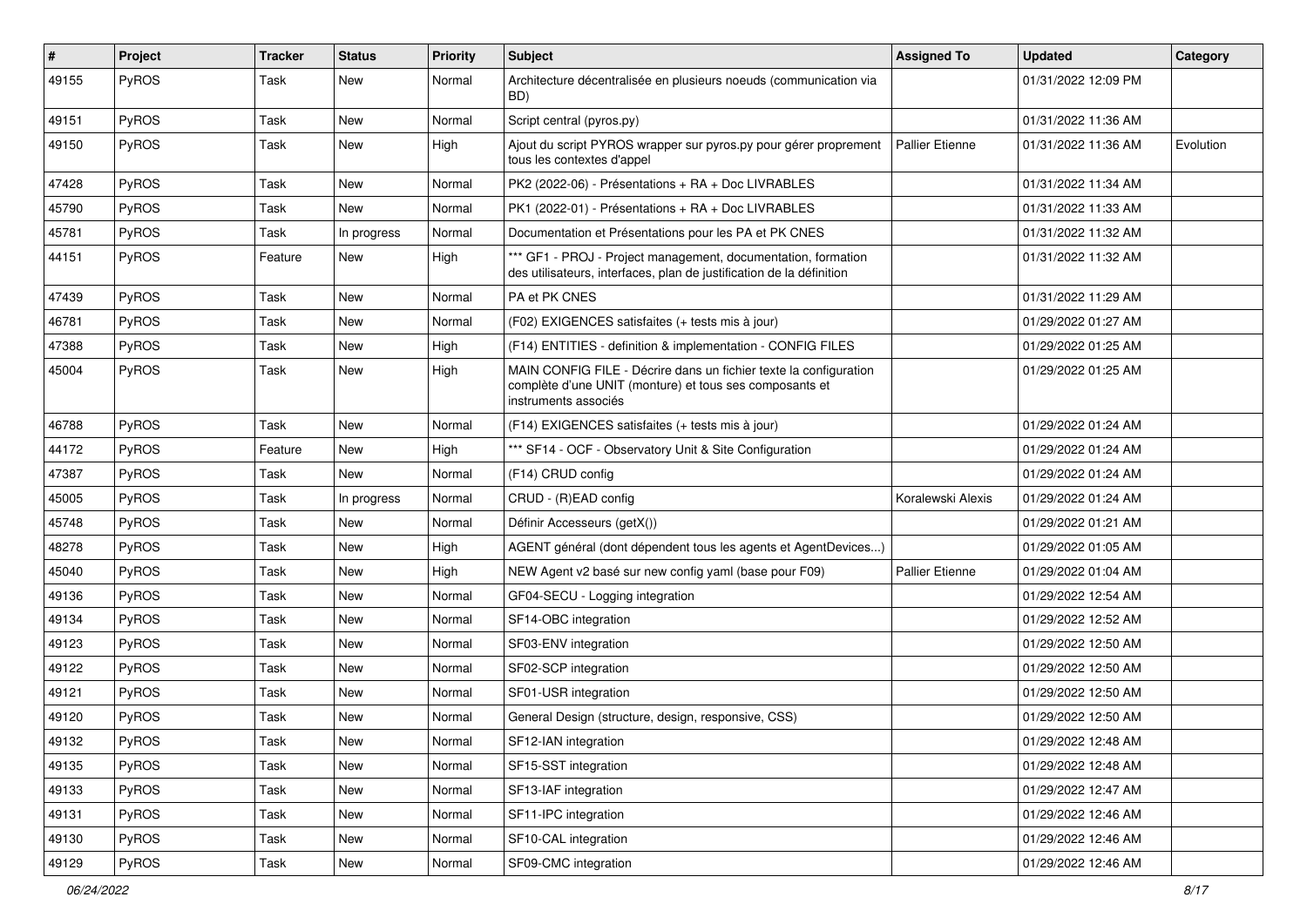| #     | Project      | <b>Tracker</b> | <b>Status</b> | <b>Priority</b> | <b>Subject</b>                                                                                       | <b>Assigned To</b> | <b>Updated</b>      | Category |
|-------|--------------|----------------|---------------|-----------------|------------------------------------------------------------------------------------------------------|--------------------|---------------------|----------|
| 49128 | PyROS        | Task           | New           | Normal          | SF08-EXE integration                                                                                 |                    | 01/29/2022 12:45 AM |          |
| 49127 | PyROS        | Task           | New           | Normal          | SF07-PLN integration                                                                                 |                    | 01/29/2022 12:45 AM |          |
| 49126 | <b>PyROS</b> | Task           | New           | Normal          | SF06-ALR integration                                                                                 |                    | 01/29/2022 12:45 AM |          |
| 49124 | <b>PyROS</b> | Task           | New           | Normal          | SF04-SPV integration                                                                                 |                    | 01/29/2022 12:44 AM |          |
| 44915 | <b>PyROS</b> | Task           | New           | Normal          | Changer le mode du système : passer en mode manuel<br>(maintenance) ou automatique                   |                    | 12/15/2021 07:37 AM |          |
| 44919 | <b>PyROS</b> | Task           | New           | Normal          | Sauvegarder (logger) les différents changements d'état                                               |                    | 12/15/2021 07:37 AM |          |
| 44922 | <b>PyROS</b> | Task           | New           | Normal          | (F04) AUTHORIZATIONS for this feature (who can do what) :<br>documentation & implementation          |                    | 12/15/2021 07:37 AM |          |
| 44923 | PyROS        | Task           | New           | Normal          | (F04) TESTS to validate this feature                                                                 |                    | 12/15/2021 07:36 AM |          |
| 44924 | <b>PyROS</b> | Task           | New           | Normal          | (F04) ENTITIES - definition & implementation                                                         |                    | 12/15/2021 07:36 AM |          |
| 44906 | <b>PyROS</b> | Task           | New           | Normal          | Compute and save Observing conditions                                                                |                    | 12/15/2021 07:35 AM |          |
| 44904 | PyROS        | Task           | New           | Normal          | Compute, save, and provide higher level (useful) parameters and<br>synthesis from multiple detectors |                    | 12/15/2021 07:34 AM |          |
| 44903 | PyROS        | Task           | New           | Normal          | Save raw data                                                                                        |                    | 12/15/2021 07:34 AM |          |
| 44902 | <b>PyROS</b> | Task           | New           | Normal          | Fix raw data                                                                                         |                    | 12/15/2021 07:33 AM |          |
| 44901 | <b>PyROS</b> | Task           | New           | Normal          | Get PLC mode changes (off/manu/auto) and alarms (intrusion,<br>e stop), and save them                |                    | 12/15/2021 07:33 AM |          |
| 44900 | <b>PyROS</b> | Task           | New           | Normal          | Read (from PLC and sensors) INSIDE environmental data (doors,<br>lights) for human safety            |                    | 12/15/2021 07:33 AM |          |
| 47386 | PyROS        | Task           | New           | Normal          | (F03) Initial data (fixture)                                                                         |                    | 12/15/2021 07:32 AM |          |
| 44898 | PyROS        | Task           | New           | Normal          | (F03) ENTITIES (& properties) to be defined                                                          |                    | 12/15/2021 07:32 AM |          |
| 44880 | <b>PyROS</b> | Task           | New           | Normal          | (F03) TESTS to validate this feature                                                                 |                    | 12/15/2021 07:32 AM |          |
| 44879 | <b>PyROS</b> | Task           | New           | Normal          | (F03) AUTHORIZATIONS for this feature (who can do what) :<br>documentation & implementation          |                    | 12/15/2021 07:32 AM |          |
| 44899 | PyROS        | Task           | New           | Normal          | Read (from PLC and sensors) OUTSIDE environmental data<br>(weather) for instruments security         |                    | 12/14/2021 04:54 PM |          |
| 48280 | PyROS        | Task           | New           | Normal          | Agent dérivé de l'Agent général (ex: AgentA, AgentB, AgentC, ou<br>AgentM pour le envmonitoring)     |                    | 12/14/2021 03:00 PM |          |
| 48307 | <b>PyROS</b> | Task           | New           | Normal          | Send, Receive, and Process Commands (Agent <= > Agent)                                               |                    | 12/14/2021 02:57 PM |          |
| 48290 | PyROS        | Task           | New           | Normal          | Auto mode                                                                                            |                    | 12/14/2021 12:35 PM |          |
| 44999 | PyROS        | Task           | New           | Normal          | Execution                                                                                            |                    | 12/14/2021 12:35 PM |          |
| 45047 | <b>PyROS</b> | Task           | New           | Normal          | Piloter le telescope en mode manuel depuis le Dashboard                                              | Pallier Etienne    | 12/14/2021 12:34 PM |          |
| 45046 | PyROS        | Task           | New           | Normal          | Manual mode                                                                                          |                    | 12/14/2021 12:34 PM |          |
| 44998 | PyROS        | Task           | New           | Normal          | Monitoring: Check & log continuously instrument (or telescope)<br>status                             |                    | 12/14/2021 12:33 PM |          |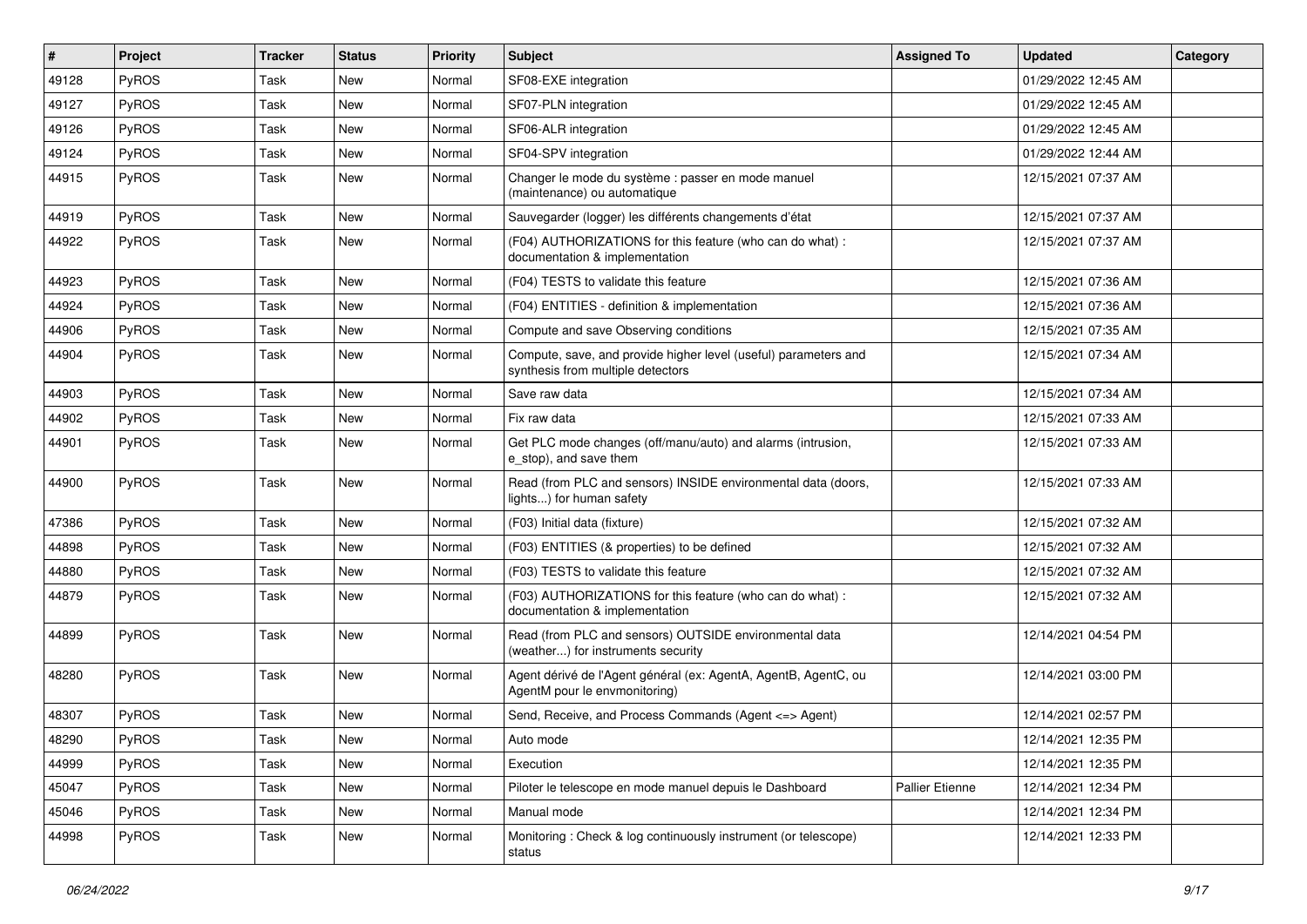| $\vert$ # | Project | <b>Tracker</b> | <b>Status</b> | <b>Priority</b> | Subject                                                                                    | <b>Assigned To</b>     | <b>Updated</b>      | Category |
|-----------|---------|----------------|---------------|-----------------|--------------------------------------------------------------------------------------------|------------------------|---------------------|----------|
| 44997     | PyROS   | Task           | <b>New</b>    | Normal          | Start & Stop                                                                               |                        | 12/14/2021 12:33 PM |          |
| 44993     | PyROS   | Task           | <b>New</b>    | Normal          | (F09) ENTITIES definition & implementation                                                 |                        | 12/14/2021 12:33 PM |          |
| 47393     | PyROS   | Task           | New           | Normal          | Device Config file (cf F14)                                                                |                        | 12/14/2021 12:33 PM |          |
| 47392     | PyROS   | Task           | <b>New</b>    | Normal          | Device Commands Grammar (Generic & Native)                                                 |                        | 12/14/2021 12:32 PM |          |
| 47391     | PyROS   | Task           | <b>New</b>    | Normal          | Device Simulator (DeviceSimulator)                                                         |                        | 12/14/2021 12:32 PM |          |
| 48289     | PyROS   | Task           | New           | Normal          | Entity (AgentDevice class)                                                                 |                        | 12/14/2021 12:32 PM |          |
| 47390     | PyROS   | Task           | <b>New</b>    | Normal          | Device Agent (AgentDevice) (de type Agent)                                                 |                        | 12/14/2021 12:32 PM |          |
| 48288     | PyROS   | Task           | <b>New</b>    | Normal          | Entity (DeviceController class)                                                            |                        | 12/14/2021 12:31 PM |          |
| 47389     | PyROS   | Task           | <b>New</b>    | Normal          | Device Controller (DeviceController)                                                       |                        | 12/14/2021 12:29 PM |          |
| 48287     | PyROS   | Task           | <b>New</b>    | Normal          | cRuD (only Read & Delete) - View (& Kill) currently running Agents                         |                        | 12/14/2021 12:26 PM |          |
| 48286     | PyROS   | Task           | New           | Normal          | Lancement auto et gestion des éventuels AgentDevices associés                              |                        | 12/14/2021 12:22 PM |          |
| 48285     | PyROS   | Task           | <b>New</b>    | Normal          | Lancement auto et gestion du DeviceController associé                                      |                        | 12/14/2021 12:22 PM |          |
| 48284     | PyROS   | Task           | New           | Normal          | Lancement auto et gestion des Components associés (qui sont<br>aussi des DeviceController) |                        | 12/14/2021 12:20 PM |          |
| 46787     | PyROS   | Task           | <b>New</b>    | Normal          | (F09) REQUIREMENTS validated (+ tests udpated)                                             |                        | 12/14/2021 12:18 PM |          |
| 44994     | PyROS   | Task           | <b>New</b>    | Normal          | (F09) AUTHORIZATIONS for this feature (who can do what) : doc &<br>implem.                 |                        | 12/14/2021 12:15 PM |          |
| 45340     | PyROS   | Task           | <b>New</b>    | Normal          | <b>INITIAL DATA (fixtures)</b>                                                             | Koralewski Alexis      | 12/14/2021 12:09 PM |          |
| 44329     | PyROS   | Task           | New           | High            | Migration gitlab sur IN2P3                                                                 |                        | 12/14/2021 12:08 PM |          |
| 45043     | PyROS   | Task           | <b>New</b>    | High            | Démo IRAP (install classique ?) + retrouver ancienne utilisation de<br>PlcConfig           | <b>Pallier Etienne</b> | 12/14/2021 12:00 PM |          |
| 48273     | PyROS   | Task           | <b>New</b>    | Normal          | version DEV guitalens - instance docker sur serveur guitalens                              |                        | 12/14/2021 11:46 AM |          |
| 48276     | PyROS   | Task           | <b>New</b>    | Normal          | Scripts d'installation docker                                                              |                        | 12/14/2021 11:44 AM |          |
| 48274     | PyROS   | Task           | New           | Normal          | version TEST TNC France - instance docker de test en France                                |                        | 12/14/2021 11:42 AM |          |
| 48275     | PyROS   | Task           | New           | Normal          | version PROD TNC Nouvelle Calédonie - instance docker de<br>production sur site final      |                        | 12/14/2021 11:42 AM |          |
| 44338     | PyROS   | Task           | In progress   | High            | Installation docker au CNES (sur VM)                                                       | Koralewski Alexis      | 12/14/2021 11:39 AM |          |
| 44889     | PyROS   | Task           | In progress   | Normal          | SP validation WORKFLOW (lifecycle) (F02v2)                                                 | Koralewski Alexis      | 11/03/2021 09:19 AM |          |
| 44878     | PyROS   | Task           | New           | Normal          | (F02) TESTS to validate this feature                                                       |                        | 11/03/2021 09:16 AM |          |
| 45811     | PyROS   | Task           | New           | Normal          | SP update                                                                                  |                        | 11/03/2021 09:16 AM |          |
| 45816     | PyROS   | Task           | New           | Normal          | <b>SP Delete</b>                                                                           |                        | 10/28/2021 08:35 AM |          |
| 45810     | PyROS   | Task           | New           | Normal          | SP Read (view list and view 1)                                                             |                        | 10/27/2021 02:47 PM |          |
| 45809     | PyROS   | Task           | New           | Normal          | SP Create                                                                                  |                        | 10/27/2021 08:42 AM |          |
| 47412     | PyROS   | Task           | In progress   | Normal          | F09 Tests                                                                                  |                        | 10/12/2021 03:01 PM |          |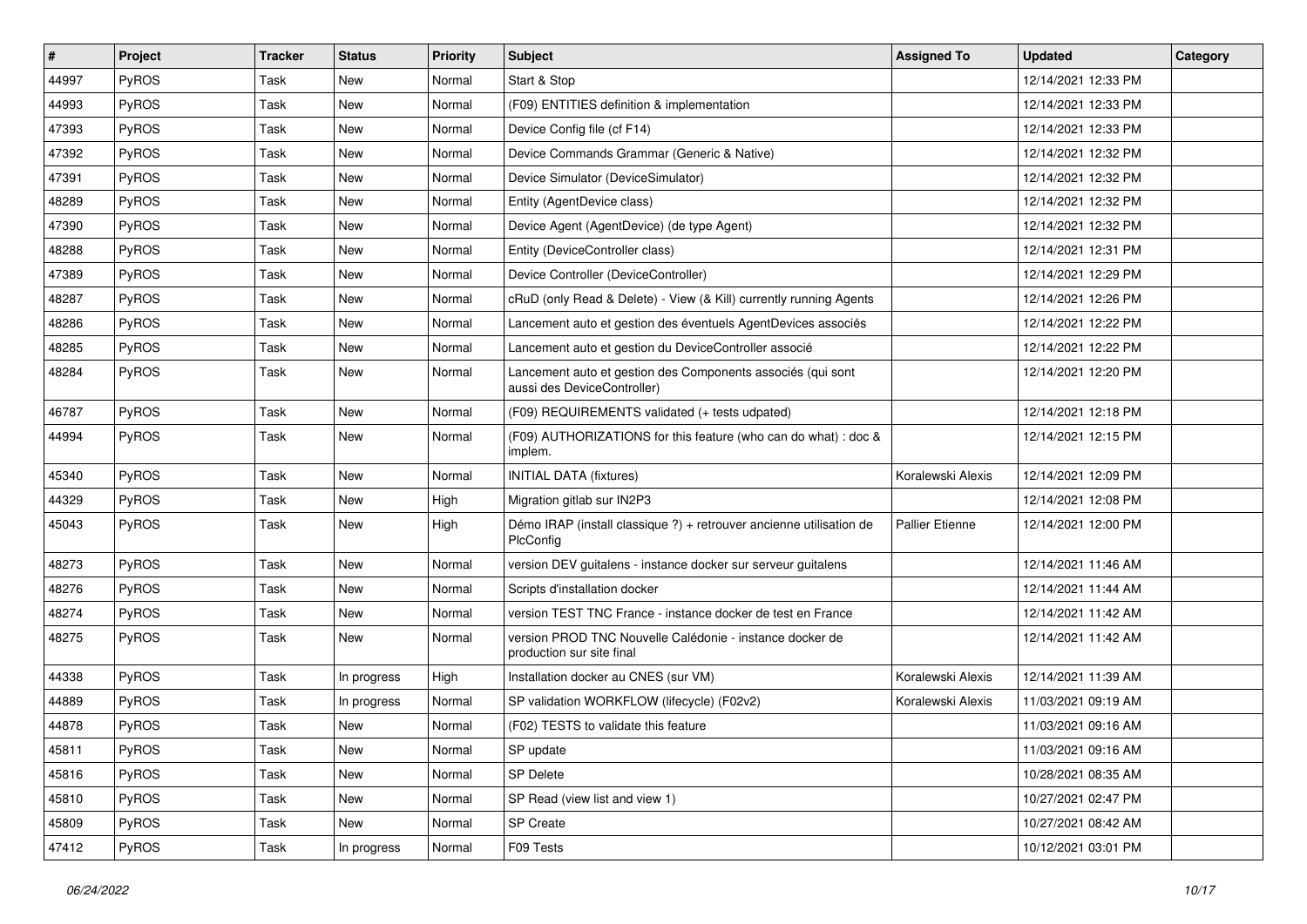| $\vert$ # | Project      | <b>Tracker</b> | <b>Status</b> | <b>Priority</b> | <b>Subject</b>                                                    | <b>Assigned To</b> | <b>Updated</b>      | Category |
|-----------|--------------|----------------|---------------|-----------------|-------------------------------------------------------------------|--------------------|---------------------|----------|
| 47408     | PyROS        | Task           | In progress   | Normal          | F05 Tests                                                         |                    | 10/12/2021 03:00 PM |          |
| 47407     | PyROS        | Task           | In progress   | Normal          | F04 Tests                                                         |                    | 10/12/2021 03:00 PM |          |
| 47406     | PyROS        | Task           | In progress   | Normal          | F03 Tests                                                         |                    | 10/12/2021 03:00 PM |          |
| 47405     | PyROS        | Task           | In progress   | Normal          | F02 Tests                                                         |                    | 10/12/2021 02:59 PM |          |
| 45018     | PyROS        | Task           | <b>New</b>    | High            | Définir config pour TNC (4 channels Cam)                          | Klotz Alain        | 10/12/2021 08:52 AM |          |
| 45017     | PyROS        | Task           | In progress   | High            | Définir config pour GUITALENS (observatoire avec plusieurs UNIT)  | Klotz Alain        | 10/12/2021 08:52 AM |          |
| 44886     | PyROS        | Task           | <b>New</b>    | Normal          | (F01) ENTITIES - definition & implementation                      |                    | 10/12/2021 07:50 AM |          |
| 44842     | PyROS        | Task           | New           | Normal          | <b>USER</b>                                                       |                    | 10/12/2021 07:50 AM |          |
| 47401     | PyROS        | Task           | New           | Normal          | FUNCTIONAL TESTS - Each FEATURE functional tests                  |                    | 10/11/2021 11:42 AM |          |
| 47442     | PyROS        | Task           | <b>New</b>    | Normal          | PLAN DE TESTS ET DE VALIDATIONS                                   |                    | 10/11/2021 11:33 AM |          |
| 47441     | <b>PyROS</b> | Task           | New           | Normal          | DOSSIER DE DÉFINITION                                             |                    | 10/11/2021 11:32 AM |          |
| 47446     | PyROS        | Task           | <b>New</b>    | Normal          | <b>DOSSIER SSI</b>                                                |                    | 10/11/2021 11:32 AM |          |
| 47445     | PyROS        | Task           | New           | Normal          | CAHIER DE RECETTE (NC)                                            |                    | 10/11/2021 11:31 AM |          |
| 47444     | PyROS        | Task           | <b>New</b>    | Normal          | MANUELS UTILISATION, INSTALLATION, ET MAINTENANCE                 |                    | 10/11/2021 11:31 AM |          |
| 47443     | PyROS        | Task           | New           | Normal          | RAPPORT DES TESTS & VALIDATIONS (application du plan de<br>test). |                    | 10/11/2021 11:31 AM |          |
| 47440     | PyROS        | Task           | New           | Normal          | <b>LIVRABLES</b>                                                  |                    | 10/11/2021 11:29 AM |          |
| 47438     | PyROS        | Task           | <b>New</b>    | Normal          | PK5 (2023-06) - Doc LIVRABLES (et Présentations)                  |                    | 10/11/2021 11:26 AM |          |
| 47437     | <b>PyROS</b> | Task           | New           | Normal          | PA4.1 (2023-05) - Présentations et Rapport Avancement             |                    | 10/11/2021 11:25 AM |          |
| 47436     | PyROS        | Task           | <b>New</b>    | Normal          | PK4 (2023-02) - Doc LIVRABLES (et Présentations)                  |                    | 10/11/2021 11:23 AM |          |
| 47435     | PyROS        | Task           | New           | Normal          | PA3.2 (2023-02) - Présentations et Rapport Avancement             |                    | 10/11/2021 11:22 AM |          |
| 47433     | PyROS        | Task           | New           | Normal          | PA3.1 (2023-01) - Présentations et Rapport Avancement             |                    | 10/11/2021 11:22 AM |          |
| 47432     | PyROS        | Task           | <b>New</b>    | Normal          | PK3 (2023-01) - Doc LIVRABLES (et Présentations)                  |                    | 10/11/2021 11:20 AM |          |
| 47431     | PyROS        | Task           | New           | Normal          | PA2.2 (2022-10) - Présentations et Rapport Avancement             |                    | 10/11/2021 11:19 AM |          |
| 47430     | PyROS        | Task           | <b>New</b>    | Normal          | PA2.1 (2022-08) - Présentations et Rapport Avancement             |                    | 10/11/2021 11:18 AM |          |
| 45791     | PyROS        | Task           | New           | Normal          | PA1.1 (2022-03) - Présentations et Rapport Avancement             |                    | 10/11/2021 11:14 AM |          |
| 45336     | PyROS        | Task           | In progress   | Normal          | SCHEMA FILES - Fichiers schema pour valider la config             | Koralewski Alexis  | 10/11/2021 10:43 AM |          |
| 45337     | PyROS        | Task           | In progress   | Normal          | Description du Site (horizon + home)                              | Klotz Alain        | 10/11/2021 10:42 AM |          |
| 47375     | PyROS        | Task           | New           | Normal          | Association quota SP                                              |                    | 10/11/2021 10:37 AM |          |
| 44884     | PyROS        | Task           | In progress   | Normal          | Time Period (Period)                                              |                    | 10/11/2021 10:36 AM |          |
| 45756     | PyROS        | Task           | New           | Normal          | QUOTA & PRIO - Gestion du quota et de la priorité                 |                    | 10/11/2021 10:35 AM |          |
| 44882     | PyROS        | Task           | In progress   | Normal          | <b>SP</b>                                                         | Koralewski Alexis  | 10/11/2021 10:34 AM |          |
| 44881     | PyROS        | Task           | New           | Normal          | (F02) ENTITIES - definition & implementation                      | Koralewski Alexis  | 10/11/2021 10:34 AM |          |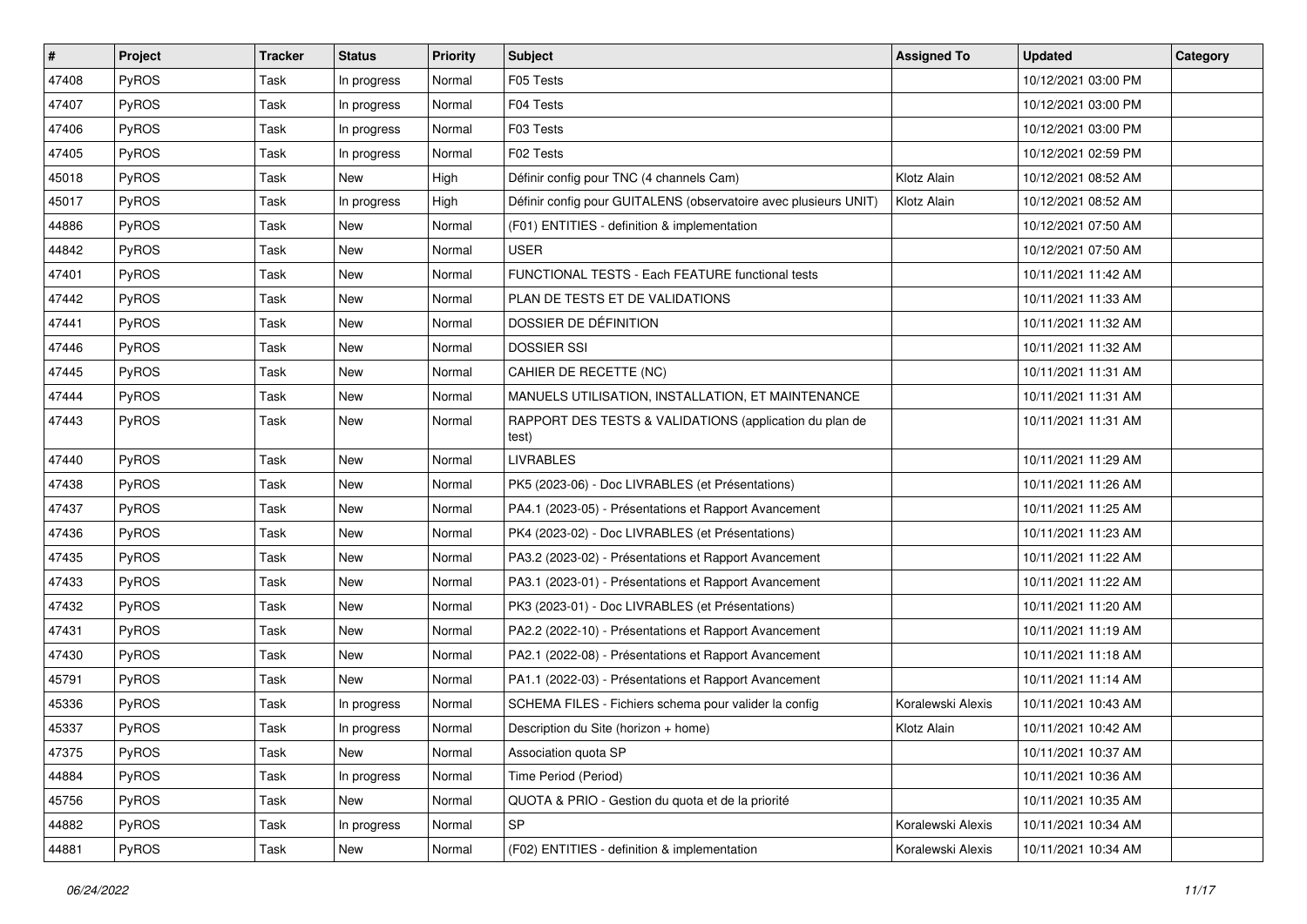| #     | Project      | <b>Tracker</b> | <b>Status</b> | <b>Priority</b> | <b>Subject</b>                                                                                                       | <b>Assigned To</b> | <b>Updated</b>      | Category |
|-------|--------------|----------------|---------------|-----------------|----------------------------------------------------------------------------------------------------------------------|--------------------|---------------------|----------|
| 44877 | PyROS        | Task           | In progress   | Normal          | (F02) AUTHORIZATIONS for this feature (who can do what) :<br>documentation & implementation                          | Koralewski Alexis  | 10/11/2021 10:24 AM |          |
| 47419 | PyROS        | Task           | <b>New</b>    | Normal          | <b>F16 FUNCTIONAL Tests</b>                                                                                          |                    | 10/11/2021 10:11 AM |          |
| 47418 | PyROS        | Task           | <b>New</b>    | Normal          | F15 FUNCTIONAL Tests                                                                                                 |                    | 10/11/2021 10:11 AM |          |
| 47416 | PyROS        | Task           | New           | Normal          | F13 FUNCTIONAL Tests                                                                                                 |                    | 10/11/2021 10:11 AM |          |
| 47415 | <b>PyROS</b> | Task           | New           | Normal          | F12 FUNCTIONAL Tests                                                                                                 |                    | 10/11/2021 10:11 AM |          |
| 47414 | PyROS        | Task           | <b>New</b>    | Normal          | F11 FUNCTIONAL Tests                                                                                                 |                    | 10/11/2021 10:10 AM |          |
| 47413 | PyROS        | Task           | New           | Normal          | F10 FUNCTIONAL Tests                                                                                                 |                    | 10/11/2021 10:10 AM |          |
| 47411 | PyROS        | Task           | <b>New</b>    | Normal          | <b>F08 FUNCTIONAL Tests</b>                                                                                          |                    | 10/11/2021 10:10 AM |          |
| 47410 | PyROS        | Task           | <b>New</b>    | Normal          | F07 FUNCTIONAL Tests                                                                                                 |                    | 10/11/2021 10:10 AM |          |
| 47409 | PyROS        | Task           | New           | Normal          | F06 FUNCTIONAL Tests                                                                                                 |                    | 10/11/2021 10:10 AM |          |
| 47403 | PyROS        | Task           | New           | Normal          | <b>HIGH LEVEL FUNCTION TESTS - Transversal functionalities</b><br>TESTs involving several features                   |                    | 10/11/2021 10:08 AM |          |
| 47402 | PyROS        | Task           | New           | Normal          | INTEGRATION TESTS - FEATURES integration tests with each<br>other                                                    |                    | 10/11/2021 10:07 AM |          |
| 47368 | PyROS        | Task           | In progress   | Normal          | <b>CRUD Scientific Theme</b>                                                                                         | Koralewski Alexis  | 10/11/2021 10:01 AM |          |
| 45044 | PyROS        | Task           | In progress   | Normal          | CRUD des autres entités (Institutes, Time Periods, Scientific Theme)                                                 | Koralewski Alexis  | 10/11/2021 10:01 AM |          |
| 44876 | PyROS        | Task           | In progress   | Normal          | (F01) AUTHORIZATIONS for this feature (who can do what) :<br>documentation & implementation                          | Koralewski Alexis  | 10/08/2021 06:03 PM |          |
| 44832 | PyROS        | Task           | In progress   | Normal          | Un utilisateur non connecté ne doit voir que les pages publiques                                                     |                    | 10/08/2021 06:03 PM |          |
| 46780 | PyROS        | Task           | <b>New</b>    | Normal          | (F01) EXIGENCES satisfaites (+ tests mis à jour)                                                                     |                    | 10/08/2021 06:01 PM |          |
| 45048 | PyROS        | Task           | New           | Normal          | HARDWARE DEVICES definition, test, config, management                                                                |                    | 10/08/2021 05:51 PM |          |
| 44995 | PyROS        | Task           | <b>New</b>    | Normal          | (F09) TESTS to validate this feature                                                                                 |                    | 10/08/2021 05:45 PM |          |
| 45753 | PyROS        | Task           | In progress   | Normal          | Public visibility : gérer les champs publics                                                                         | Koralewski Alexis  | 10/07/2021 12:49 PM |          |
| 45815 | PyROS        | Task           | <b>New</b>    | Normal          | test_SCP_manage_quota                                                                                                |                    | 09/22/2021 04:47 PM |          |
| 46790 | PyROS        | Task           | <b>New</b>    | Normal          | F16 - EXIGENCES satisfaites (+ tests mis à jour)                                                                     |                    | 09/14/2021 02:47 PM |          |
| 46789 | <b>PyROS</b> | Task           | New           | Normal          | F15 - EXIGENCES satisfaites (+ tests mis à jour)                                                                     |                    | 09/14/2021 02:47 PM |          |
| 46786 | PyROS        | Task           | <b>New</b>    | Normal          | F08 - EXIGENCES satisfaites (+ tests mis à jour)                                                                     |                    | 09/14/2021 02:45 PM |          |
| 46785 | PyROS        | Task           | New           | Normal          | F07 - EXIGENCES satisfaites (+ tests mis à jour)                                                                     |                    | 09/14/2021 02:44 PM |          |
| 46783 | PyROS        | Task           | New           | Normal          | F04 - EXIGENCES satisfaites (+ tests mis à jour)                                                                     |                    | 09/14/2021 02:43 PM |          |
| 46782 | PyROS        | Task           | New           | Normal          | F03 - EXIGENCES satisfaites (+ tests mis à jour)                                                                     |                    | 09/14/2021 02:43 PM |          |
| 44891 | PyROS        | Task           | New           | Normal          | Create/Update                                                                                                        |                    | 09/14/2021 11:48 AM |          |
| 45555 | PyROS        | Task           | In progress   | Normal          | <b>CRUD Time Periods</b>                                                                                             | Koralewski Alexis  | 09/07/2021 08:58 AM |          |
| 44833 | PyROS        | Task           | New           | Normal          | Registration : un nouvel utilisateur doit pouvoir s'enregistrer<br>directement sur le site web (soumis à validation) | Koralewski Alexis  | 08/31/2021 02:16 PM |          |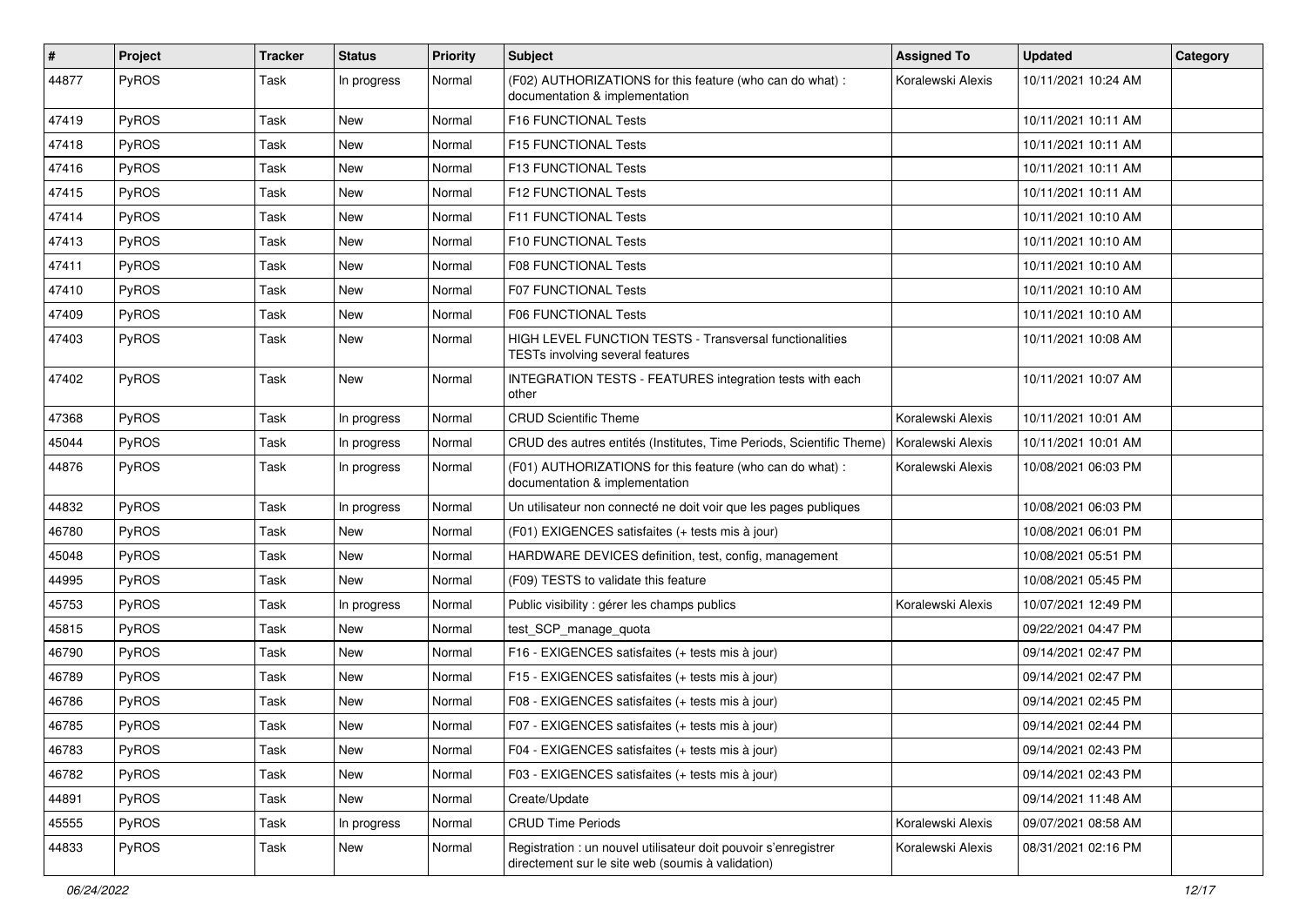| $\vert$ # | <b>Project</b> | <b>Tracker</b> | <b>Status</b> | <b>Priority</b> | <b>Subject</b>                                                                        | <b>Assigned To</b>     | <b>Updated</b>      | Category |
|-----------|----------------|----------------|---------------|-----------------|---------------------------------------------------------------------------------------|------------------------|---------------------|----------|
| 45762     | PyROS          | Task           | <b>New</b>    | Normal          | <b>Test User Connexion</b>                                                            |                        | 08/13/2021 01:55 PM |          |
| 44847     | PyROS          | Task           | <b>New</b>    | Normal          | (F01) TESTS (users) validant cette feature                                            | Koralewski Alexis      | 08/13/2021 01:55 PM |          |
| 45761     | PyROS          | Task           | <b>New</b>    | Normal          | Test User Create (registration)                                                       |                        | 08/13/2021 01:54 PM |          |
| 45766     | <b>PyROS</b>   | Task           | <b>New</b>    | Normal          | <b>Test User Update</b>                                                               |                        | 08/13/2021 01:53 PM |          |
| 45772     | PyROS          | Task           | <b>New</b>    | Normal          | Test User Read (view list and view 1)                                                 |                        | 08/13/2021 01:51 PM |          |
| 45776     | PyROS          | Task           | <b>New</b>    | Normal          | <b>Test User Delete</b>                                                               |                        | 08/13/2021 01:46 PM |          |
| 45818     | <b>PyROS</b>   | Task           | <b>New</b>    | Normal          | (F14) TESTS to validate this feature                                                  |                        | 08/09/2021 10:43 AM |          |
| 45003     | PyROS          | Task           | <b>New</b>    | Normal          | Config Read & View                                                                    | Koralewski Alexis      | 08/09/2021 10:43 AM |          |
| 45749     | <b>PyROS</b>   | Task           | In progress   | Normal          | Gérer le retrait et le retour d'un device (panne, désactiver/réactiver<br>un device)  |                        | 08/09/2021 10:42 AM |          |
| 45799     | <b>PyROS</b>   | Task           | <b>New</b>    | Normal          | Execute TESTS on commit/push (new script PUSH)                                        | <b>Pallier Etienne</b> | 07/19/2021 08:54 AM |          |
| 45050     | PyROS          | Task           | In progress   | Normal          | Test caméra du TNC (FLI)                                                              | Klotz Alain            | 07/16/2021 09:34 AM |          |
| 45049     | <b>PyROS</b>   | Task           | <b>New</b>    | Normal          | <b>CAMERA FLI</b>                                                                     |                        | 07/16/2021 09:34 AM |          |
| 44866     | PyROS          | Task           | In progress   | High            | Associer chaque FEATURE à 1(N) CLASSE/AGENT pyros<br>(implémentation)                 | Pallier Etienne        | 07/16/2021 09:13 AM |          |
| 45163     | PyROS          | Story          | <b>New</b>    | Normal          | REQ-013 PYROS-10 ordonnancement temps réel                                            |                        | 07/01/2021 08:30 AM |          |
| 44719     | PyROS          | Story          | <b>New</b>    | Normal          | REQ-010 Ordonnancement des requêtes                                                   |                        | 07/01/2021 08:30 AM |          |
| 44713     | PyROS          | Story          | New           | Normal          | **** REQ-020 CCTP                                                                     |                        | 07/01/2021 08:30 AM |          |
| 45162     | PyROS          | Story          | <b>New</b>    | Normal          | REQ-014 PYROS-10 priorité et quotas utilisateurs                                      |                        | 07/01/2021 08:29 AM |          |
| 45161     | PyROS          | Story          | New           | Normal          | REQ-011 PYROS-10 ordonnanceur sur chaque télescope                                    |                        | 07/01/2021 08:29 AM |          |
| 45556     | <b>PyROS</b>   | Task           | New           | Normal          | User activation/deactivation                                                          |                        | 06/25/2021 08:18 AM |          |
| 44896     | <b>PyROS</b>   | Task           | New           | Normal          | On peut consulter la liste des SP                                                     |                        | 06/18/2021 03:17 PM |          |
| 44843     | PyROS          | Task           | New           | Normal          | ROLES : Un utilisateur peut avoir plusieurs roles                                     |                        | 06/18/2021 03:15 PM |          |
| 44897     | PyROS          | Task           | New           | Normal          | On peut voir la fiche détaillée d'un SP                                               |                        | 06/16/2021 11:29 AM |          |
| 44894     | <b>PyROS</b>   | Task           | New           | Normal          | Un Observer peut créer un nouveau Proposal (SP) pour une Période<br>spécifique future |                        | 06/16/2021 11:28 AM |          |
| 44716     | <b>PyROS</b>   | Story          | New           | Normal          | **** REQ-071 AJOUT OSMOSE                                                             |                        | 06/14/2021 01:19 PM |          |
| 44715     | <b>PyROS</b>   | Story          | New           | Normal          | **** REQ-065 AJOUT UPGRADE                                                            |                        | 06/14/2021 01:19 PM |          |
| 44718     | <b>PyROS</b>   | Story          | New           | Normal          | **** REQ-025 AJOUT TNC                                                                |                        | 06/14/2021 01:19 PM |          |
| 44717     | PyROS          | Story          | New           | Normal          | **** REQ-022 TAROT NC                                                                 |                        | 06/14/2021 01:19 PM |          |
| 45452     | <b>PyROS</b>   | Story          | New           | Normal          | *** REQ-0XX REQUIREMENTS FROM CNES (PR)                                               |                        | 06/14/2021 01:17 PM |          |
| 44812     | PyROS          | Story          | New           | Normal          | *** REQ-200 FOR TAROT NETWORK INTEGRATION                                             |                        | 06/14/2021 01:13 PM |          |
| 44369     | PyROS          | Task           | In progress   | Normal          | clean gdoc technique                                                                  | <b>Pallier Etienne</b> | 06/09/2021 01:09 PM |          |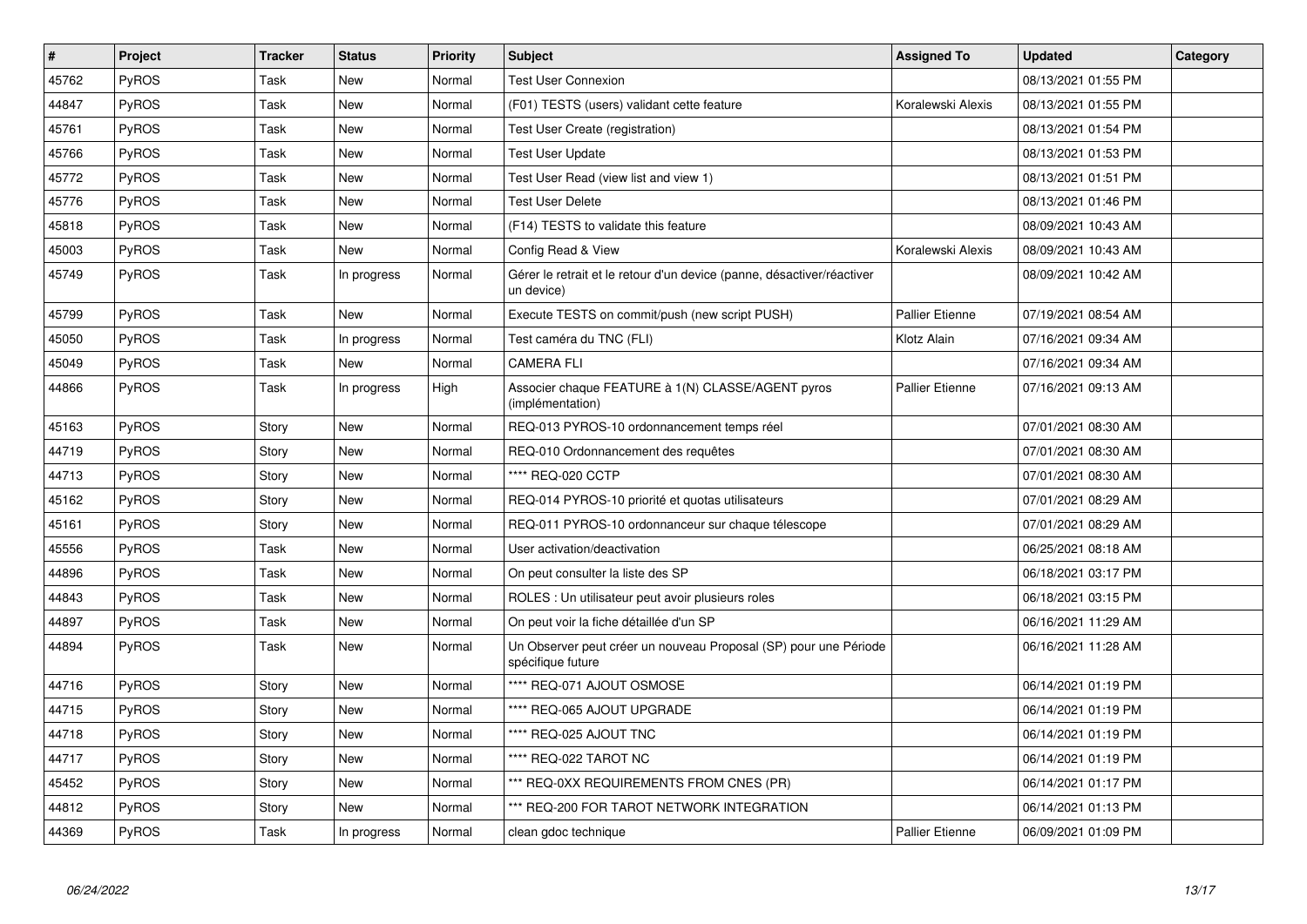| #     | Project      | <b>Tracker</b> | <b>Status</b> | <b>Priority</b> | Subject                                                                                                                 | <b>Assigned To</b> | <b>Updated</b>      | Category |
|-------|--------------|----------------|---------------|-----------------|-------------------------------------------------------------------------------------------------------------------------|--------------------|---------------------|----------|
| 44969 | PyROS        | Task           | New           | Normal          | (F07) AUTHORIZATIONS for this feature (who can do what) :<br>documentation & implementation                             |                    | 06/08/2021 08:21 AM |          |
| 44987 | PyROS        | Task           | New           | Normal          | (F08) AUTHORIZATIONS for this feature (who can do what) :<br>documentation & implementation                             |                    | 06/08/2021 08:20 AM |          |
| 45291 | <b>PyROS</b> | Task           | <b>New</b>    | Normal          | (F10) AUTHORIZATIONS for this feature (who can do what) :<br>documentation & implementation                             |                    | 06/08/2021 08:19 AM |          |
| 45346 | PyROS        | Task           | <b>New</b>    | Normal          | (F10) ENTITIES - Initial data (fixture)                                                                                 |                    | 06/03/2021 09:17 AM |          |
| 45290 | PyROS        | Task           | New           | Normal          | (F10) ENTITIES - definition & implementation                                                                            |                    | 06/03/2021 09:17 AM |          |
| 45295 | <b>PyROS</b> | Task           | New           | Normal          | Create DARK files (acquisition)                                                                                         |                    | 05/27/2021 11:22 AM |          |
| 45294 | PyROS        | Task           | New           | Normal          | Create BIAS files (acquisition)                                                                                         |                    | 05/27/2021 11:22 AM |          |
| 45293 | PyROS        | Task           | New           | Normal          | Create FLAT files (acquisition)                                                                                         |                    | 05/27/2021 11:21 AM |          |
| 45292 | PyROS        | Task           | <b>New</b>    | Normal          | (F10) TESTS to validate this feature                                                                                    |                    | 05/27/2021 11:11 AM |          |
| 44813 | PyROS        | Story          | New           | Normal          | REQ-123 Architecture extensible et Extensions privatisables                                                             |                    | 05/12/2021 12:21 PM |          |
| 45195 | <b>PyROS</b> | Story          | New           | Normal          | REQ-122 Page information état agent                                                                                     |                    | 05/12/2021 12:18 PM |          |
| 45194 | PyROS        | Story          | New           | Normal          | REQ-121 Limiter le nombre d'essais de connexion d'un utilisateur                                                        |                    | 05/12/2021 12:17 PM |          |
| 45193 | <b>PyROS</b> | Story          | New           | Normal          | REQ-120 Pages web dédiées pour gérer différents besoins                                                                 |                    | 05/12/2021 12:17 PM |          |
| 45192 | PyROS        | Story          | New           | Normal          | REQ-119 Analyse images : le service de traitement d'images doit<br>être interopérable (à distance, par service externe) |                    | 05/12/2021 12:17 PM |          |
| 45191 | PyROS        | Story          | New           | Normal          | REQ-118 Avoir un obturateur sur les caméras (Utile pour faire les<br>Dark)                                              |                    | 05/12/2021 12:16 PM |          |
| 45190 | PyROS        | Story          | New           | Normal          | REQ-117 Calibration : génération des images de calibration en<br>fonction du temps (DBF) (Dark dépend du temps pose)    |                    | 05/12/2021 12:16 PM |          |
| 45189 | <b>PyROS</b> | Story          | <b>New</b>    | Normal          | REQ-116 Calibration astro: trouver une solution quand l'image est<br>distendue (distortion)                             |                    | 05/12/2021 12:16 PM |          |
| 45188 | PyROS        | Story          | New           | Normal          | REQ-115 Calibration: traiter efficacement les fichiers de calibration<br>DBF (dark, bias, flat)                         |                    | 05/12/2021 12:15 PM |          |
| 45187 | <b>PyROS</b> | Story          | New           | Normal          | REQ-114 Planification des séquences : Equité                                                                            |                    | 05/12/2021 12:15 PM |          |
| 45186 | PyROS        | Story          | New           | Normal          | REQ-113 Planification des séquences : Efficacité, efficience                                                            |                    | 05/12/2021 12:15 PM |          |
| 45185 | PyROS        | Story          | New           | Normal          | REQ-112 Planification des séquences : Flexibilité                                                                       |                    | 05/12/2021 12:14 PM |          |
| 45182 | <b>PyROS</b> | Story          | New           | Normal          | REQ-109 Afficher infos utiles sur les requetes/séquences                                                                |                    | 05/12/2021 12:13 PM |          |
| 45180 | PyROS        | Story          | New           | Normal          | REQ-107 Suivi complet d'une requête, depuis son dépot, jusqu'à<br>son exécution, en passant par sa planification        |                    | 05/12/2021 12:12 PM |          |
| 45179 | PyROS        | Story          | New           | Normal          | REQ-106 Requete appartient à un SP (lié à un PI qui est lié à des<br>users)                                             |                    | 05/12/2021 12:12 PM |          |
| 45178 | PyROS        | Story          | New           | Normal          | REQ-105 Pouvoir enlever une séquence (scène) déposée pour en<br>déposer une autre                                       |                    | 05/12/2021 12:11 PM |          |
| 45177 | PyROS        | Story          | New           | Normal          | REQ-104 Rôles utilisateurs (profils)                                                                                    |                    | 05/12/2021 12:11 PM |          |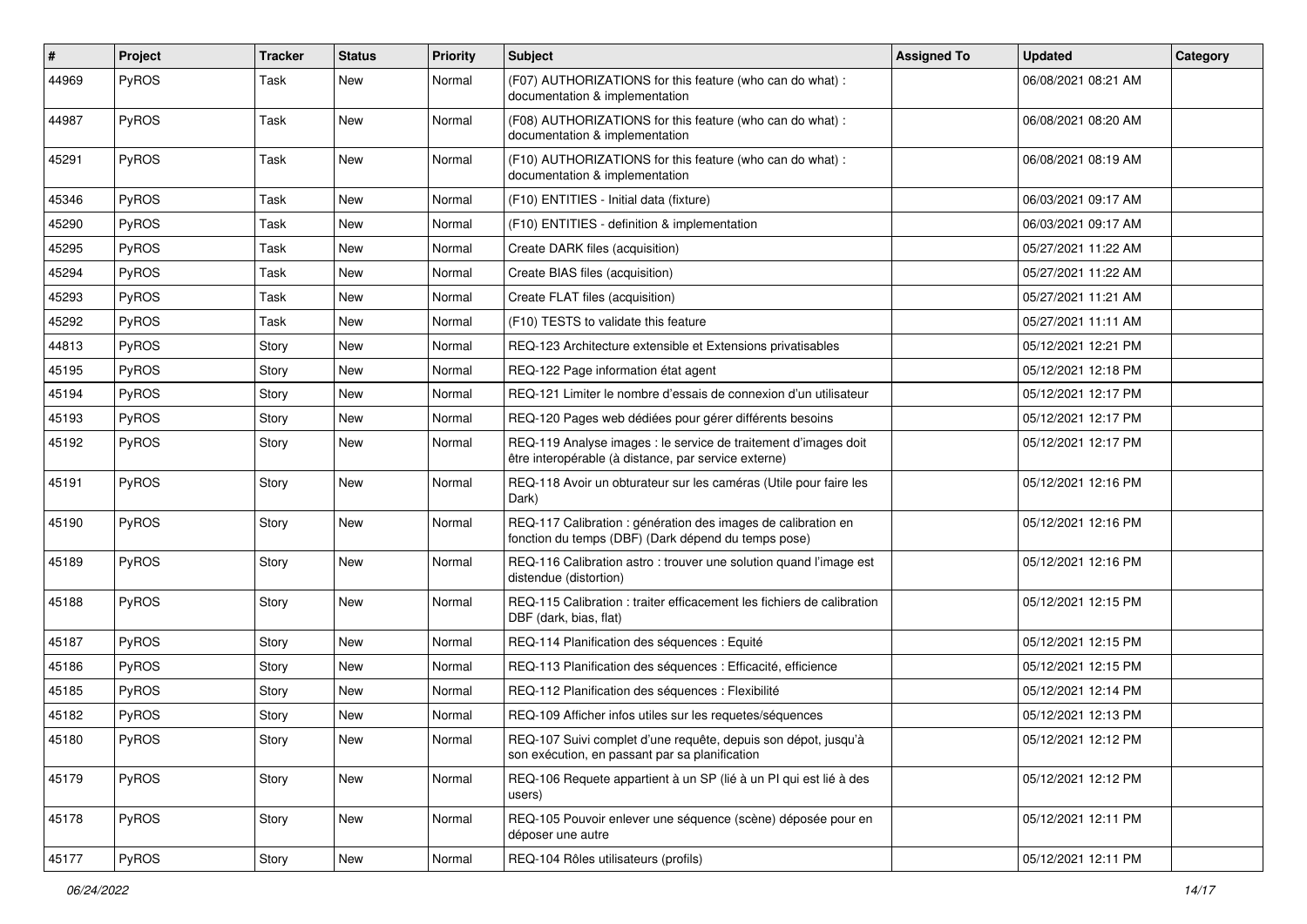| $\sharp$ | <b>Project</b> | <b>Tracker</b> | <b>Status</b> | <b>Priority</b> | Subject                                                                                     | <b>Assigned To</b> | <b>Updated</b>      | Category |
|----------|----------------|----------------|---------------|-----------------|---------------------------------------------------------------------------------------------|--------------------|---------------------|----------|
| 45176    | PyROS          | Story          | New           | Normal          | REQ-103 Connexion unique pour accéder à tous les services, si<br>possible via annuaire LDAP |                    | 05/12/2021 12:10 PM |          |
| 45174    | PyROS          | Story          | New           | Normal          | REQ-213 Sauvegarde temporaire des images brutes pour<br>opérations de maintenance           |                    | 05/12/2021 12:01 PM |          |
| 45173    | PyROS          | Story          | <b>New</b>    | Normal          | REQ-212 Espace privé pour extensions et déploiement sans git                                |                    | 05/12/2021 12:00 PM |          |
| 45172    | PyROS          | Story          | <b>New</b>    | Normal          | REQ-211 Allsky scan                                                                         |                    | 05/12/2021 11:58 AM |          |
| 45171    | PyROS          | Story          | <b>New</b>    | Normal          | REQ-210 Affichage contenu BD                                                                |                    | 05/12/2021 11:58 AM |          |
| 45170    | PyROS          | Story          | New           | Normal          | REQ-209 Lecture des logs                                                                    |                    | 05/12/2021 11:58 AM |          |
| 45169    | PyROS          | Story          | New           | Normal          | REQ-208 Lecture et téléchargement des images                                                |                    | 05/12/2021 11:57 AM |          |
| 45168    | PyROS          | Story          | <b>New</b>    | Normal          | REQ-207 Rapports de synthèse, outils de monitoring                                          |                    | 05/12/2021 11:57 AM |          |
| 45167    | PyROS          | Story          | New           | Normal          | REQ-206 Espace mutualisé (comme CADOR)                                                      |                    | 05/12/2021 11:57 AM |          |
| 45166    | PyROS          | Story          | New           | Normal          | REQ-205 Bandeau en haut de pages pour messages d'info ou<br>avertissement                   |                    | 05/12/2021 11:56 AM |          |
| 45165    | PyROS          | Story          | <b>New</b>    | Normal          | REQ-204 Architecture site, différents espaces selon les roles                               |                    | 05/12/2021 11:56 AM |          |
| 45164    | PyROS          | Story          | <b>New</b>    | Normal          | REQ-203 GUI multilingue (choix de la langue)                                                |                    | 05/12/2021 11:55 AM |          |
| 44816    | PyROS          | Story          | <b>New</b>    | Normal          | REQ-201 Définir une esthétique Tarot                                                        |                    | 05/12/2021 11:53 AM |          |
| 45157    | PyROS          | Story          | New           | Normal          | REQ-002 Déclenchement des jobs sur déclenchement au lieu de<br>scrutation                   |                    | 05/12/2021 11:46 AM |          |
| 45156    | PyROS          | Story          | New           | Normal          | REQ-004 POC GTRS et websocket                                                               |                    | 05/12/2021 11:45 AM |          |
| 45116    | PyROS          | Story          | <b>New</b>    | Normal          | REQ-039 SURETE_160 Sauvegarde des pannes                                                    |                    | 05/12/2021 10:56 AM |          |
| 45115    | PyROS          | Story          | New           | Normal          | REQ-035 SURETE_130 Maintenance à distance                                                   |                    | 05/12/2021 10:56 AM |          |
| 45117    | PyROS          | Story          | <b>New</b>    | Normal          | REQ-019 Mise à disposition des images et mesures                                            |                    | 05/12/2021 10:55 AM |          |
| 45120    | PyROS          | Story          | <b>New</b>    | Normal          | REQ-017 Information sur les requêtes soumises par l'utilisateur                             |                    | 05/12/2021 10:55 AM |          |
| 45118    | PyROS          | Story          | <b>New</b>    | Normal          | REQ-016 informations sur les composants de l'observatoire                                   |                    | 05/12/2021 10:55 AM |          |
| 45121    | PyROS          | Story          | <b>New</b>    | Normal          | REQ-009 requêtes de calibration                                                             |                    | 05/12/2021 10:54 AM |          |
| 45119    | PyROS          | Story          | New           | Normal          | REQ-008 requêtes SST flexibles                                                              |                    | 05/12/2021 10:54 AM |          |
| 45160    | PyROS          | Story          | <b>New</b>    | Normal          | REQ-012 PYROS-10 limiter les temps morts entre requêtes                                     |                    | 05/12/2021 10:47 AM |          |
| 45159    | PyROS          | Story          | <b>New</b>    | Normal          | REQ-003 Interface avec les données CNRS de manière authentifiée                             |                    | 05/12/2021 10:46 AM |          |
| 45158    | PyROS          | Story          | New           | Normal          | REQ-006 Notification de changement d'état d'une requête                                     |                    | 05/12/2021 10:45 AM |          |
| 45155    | PyROS          | Story          | New           | Normal          | REQ-001 planification de tâches récurrentes                                                 |                    | 05/12/2021 10:44 AM |          |
| 45152    | PyROS          | Story          | New           | Normal          | REQ-068 ACCEPT_010 Plan de validation et d'essai                                            |                    | 05/12/2021 10:42 AM |          |
| 45151    | PyROS          | Story          | New           | Normal          | REQ-069 Plan de validation et d'essai                                                       |                    | 05/12/2021 10:42 AM |          |
| 45150    | PyROS          | Story          | New           | Normal          | REQ-066 QUALIF_030 Exigence                                                                 |                    | 05/12/2021 10:41 AM |          |
| 45149    | PyROS          | Story          | New           | Normal          | REQ-067 Qualification des exigences                                                         |                    | 05/12/2021 10:41 AM |          |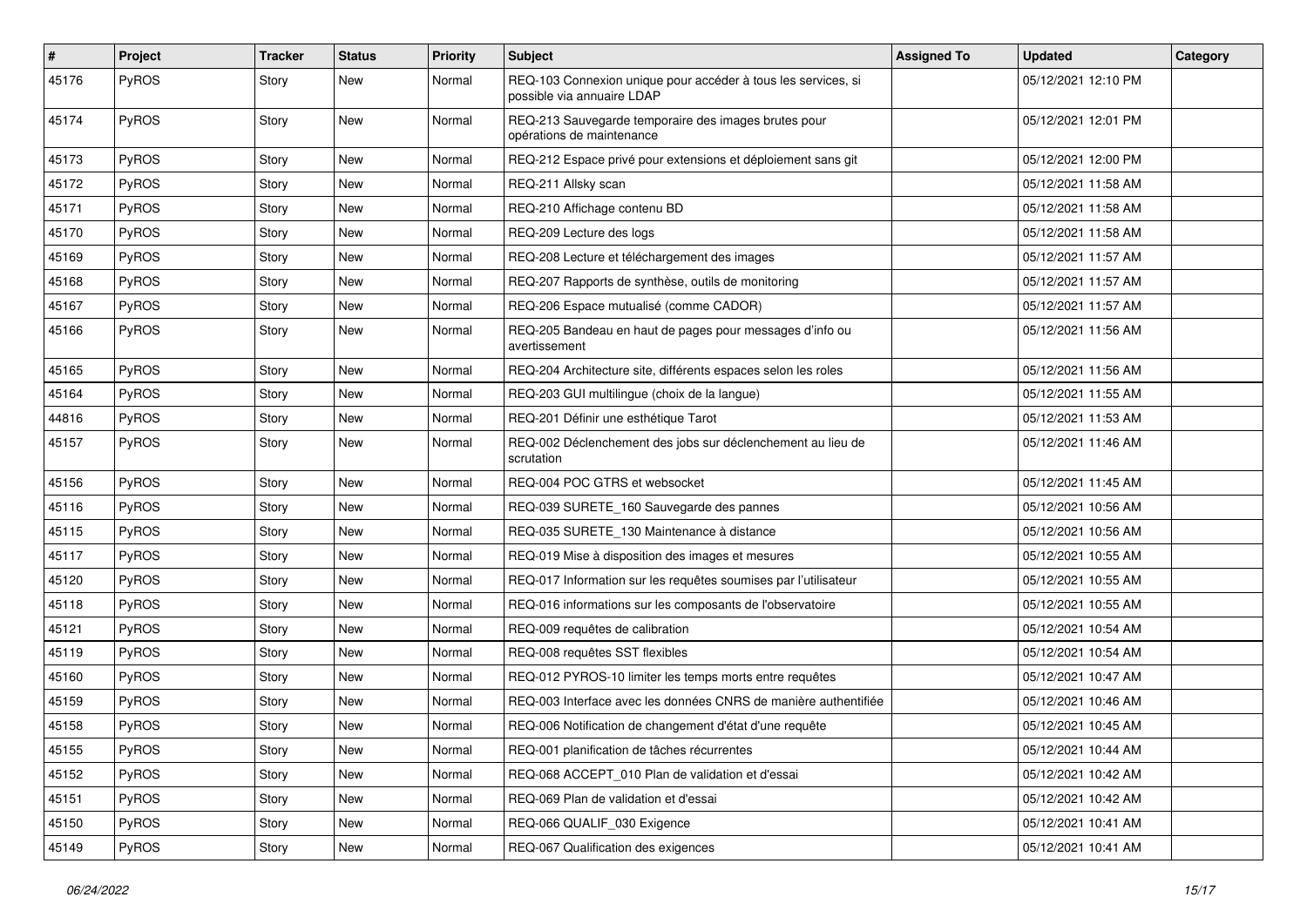| #     | Project | <b>Tracker</b> | <b>Status</b> | <b>Priority</b> | Subject                                                                       | <b>Assigned To</b> | <b>Updated</b>      | Category |
|-------|---------|----------------|---------------|-----------------|-------------------------------------------------------------------------------|--------------------|---------------------|----------|
| 45148 | PyROS   | Story          | <b>New</b>    | Normal          | REQ-063 Qualification opérationnelle                                          |                    | 05/12/2021 10:40 AM |          |
| 45147 | PyROS   | Story          | <b>New</b>    | Normal          | REQ-059 Qualification technique                                               |                    | 05/12/2021 10:40 AM |          |
| 45146 | PyROS   | Story          | New           | Normal          | REQ-064 Déploiement                                                           |                    | 05/12/2021 10:39 AM |          |
| 45145 | PyROS   | Story          | <b>New</b>    | Normal          | REQ-062 QUALIF_020 Qualification opérationnelle                               |                    | 05/12/2021 10:39 AM |          |
| 45144 | PyROS   | Story          | New           | Normal          | REQ-060 JUSTIF_010 Justification de la définition                             |                    | 05/12/2021 10:38 AM |          |
| 45143 | PyROS   | Story          | New           | Normal          | REQ-061 Justification de la définition                                        |                    | 05/12/2021 10:37 AM |          |
| 45142 | PyROS   | Story          | <b>New</b>    | Normal          | REQ-058 QUALIF_010 Qualification technique                                    |                    | 05/12/2021 10:37 AM |          |
| 45141 | PyROS   | Story          | <b>New</b>    | Normal          | REQ-056 INTERFACE_010 Interfaçage avec PyROS                                  |                    | 05/12/2021 10:36 AM |          |
| 45140 | PyROS   | Story          | New           | Normal          | REQ-057 Interfaçage avec TAROT NC                                             |                    | 05/12/2021 10:36 AM |          |
| 45139 | PyROS   | Story          | <b>New</b>    | Normal          | REQ-054 Documentation et Formation                                            |                    | 05/12/2021 10:35 AM |          |
| 45138 | PyROS   | Story          | New           | Normal          | REQ-055 ERGO_040 Documentation                                                |                    | 05/12/2021 10:35 AM |          |
| 45137 | PyROS   | Story          | <b>New</b>    | Normal          | REQ-053 ERGO_030 Formation                                                    |                    | 05/12/2021 10:35 AM |          |
| 45136 | PyROS   | Story          | New           | Normal          | REQ-052 ERGO_020 Operabilité                                                  |                    | 05/12/2021 10:34 AM |          |
| 45134 | PyROS   | Story          | <b>New</b>    | Normal          | REQ-043 SURETE_180 Sécurité des personnes : lumière                           |                    | 05/12/2021 10:33 AM |          |
| 45133 | PyROS   | Story          | New           | Normal          | REQ-042 SURETE_170 Sécurité des personnes : système d'arrêt<br>automatique    |                    | 05/12/2021 10:33 AM |          |
| 45132 | PyROS   | Story          | <b>New</b>    | Normal          | REQ-031 SURETE_040 Automatisation du bâtiment                                 |                    | 05/12/2021 10:32 AM |          |
| 45127 | PyROS   | Story          | New           | Normal          | REQ-044 SURETE_190 Sécurité des personnes : système d'arrêt<br>d'urgence      |                    | 05/12/2021 10:30 AM |          |
| 45125 | PyROS   | Story          | <b>New</b>    | Normal          | REQ-041 information sur les composants (ajout)                                |                    | 05/12/2021 10:29 AM |          |
| 45124 | PyROS   | Story          | New           | Normal          | REQ-038 focalisation, alignement,                                             |                    | 05/12/2021 10:29 AM |          |
| 45123 | PyROS   | Story          | <b>New</b>    | Normal          | REQ-036 logiciel pour la maintenance à distance                               |                    | 05/12/2021 10:28 AM |          |
| 45122 | PyROS   | Story          | <b>New</b>    | Normal          | REQ-032 automatisation du bâtiment et du télescope                            |                    | 05/12/2021 10:27 AM |          |
| 45114 | PyROS   | Story          | New           | Normal          | REQ-021 FONC_020 Saut en déclinaison entre chaque image                       |                    | 05/12/2021 10:15 AM |          |
| 45113 | PyROS   | Story          | <b>New</b>    | Normal          | REQ-024 FONC_080 Directions et trajectoires accessibles                       |                    | 05/12/2021 10:11 AM |          |
| 45112 | PyROS   | Story          | New           | Normal          | REQ-023 FONC 030 Délai de reprogrammation                                     |                    | 05/12/2021 10:00 AM |          |
| 45097 | PyROS   | Story          | <b>New</b>    | Normal          | REQ-028 FONC_180 Métadonnées pour les poursuites LEO<br>(optionnelle)         |                    | 05/11/2021 04:45 PM |          |
| 45102 | PyROS   | Story          | New           | Normal          | REQ-029 Métadonnées des images                                                |                    | 05/11/2021 04:44 PM |          |
| 45096 | PyROS   | Story          | New           | Normal          | REQ-027 FONC_170 Métadonnées                                                  |                    | 05/11/2021 04:44 PM |          |
| 45100 | PyROS   | Story          | New           | Normal          | REQ-026 Plage d'angles horaires et ligne d'horizon                            |                    | 05/11/2021 04:38 PM |          |
| 45099 | PyROS   | Story          | New           | Normal          | REQ-037 SURETE_140 Vérification du fonctionnement du télescope<br>calibration |                    | 05/11/2021 04:35 PM |          |
| 45098 | PyROS   | Story          | New           | Normal          | REQ-030 SURETE 30 Répartition des nuits                                       |                    | 05/11/2021 04:27 PM |          |